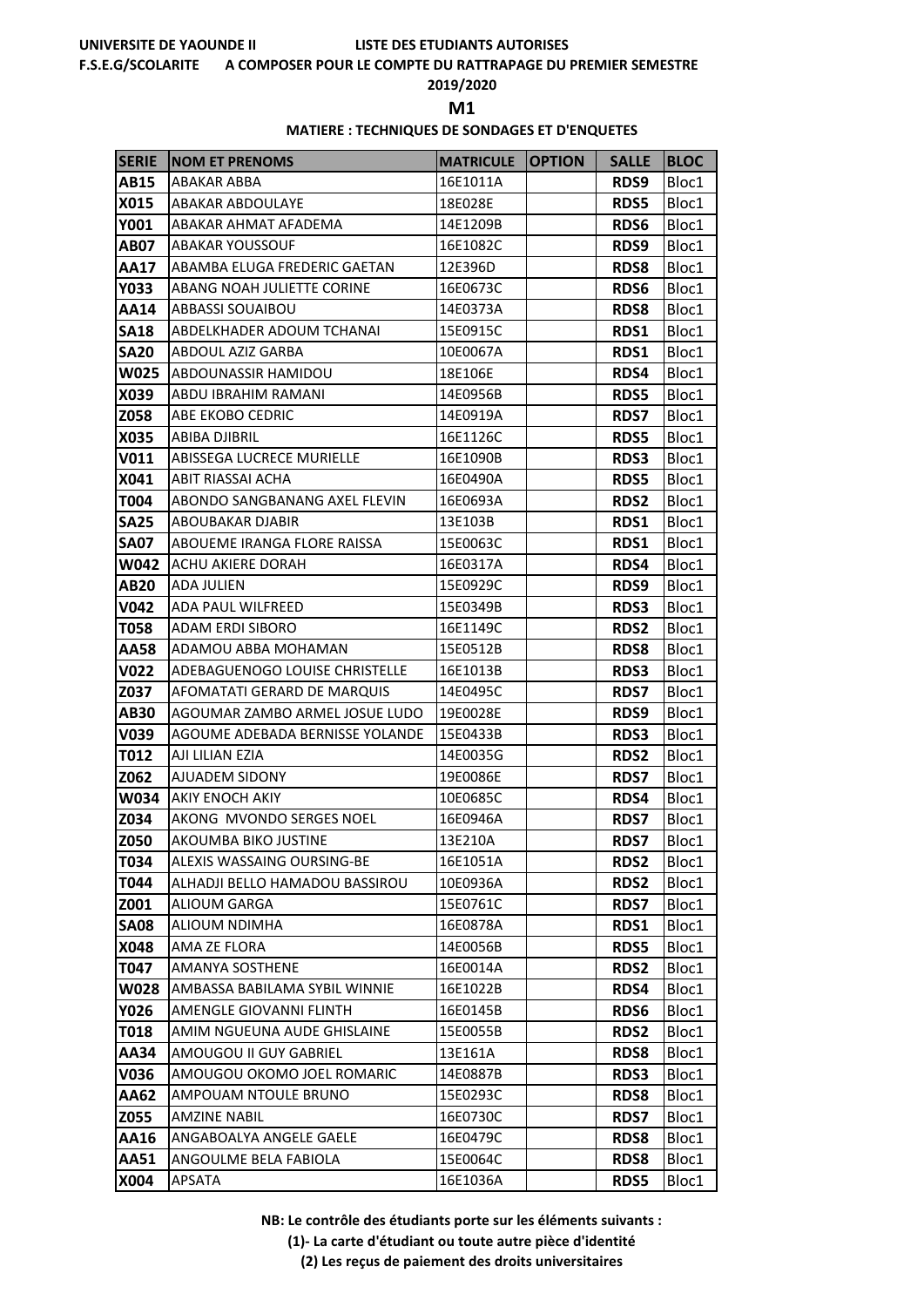#### **F.S.E.G/SCOLARITE A COMPOSER POUR LE COMPTE DU RATTRAPAGE DU PREMIER SEMESTRE**

**2019/2020**

**M1** 

### **MATIERE : TECHNIQUES DE SONDAGES ET D'ENQUETES**

| Z041        | IARMANVILLE TCHANGWA LAETITIA        | 15E0346C | <b>RDS7</b> | Bloc1 |
|-------------|--------------------------------------|----------|-------------|-------|
| <b>Y013</b> | <b>ASSATOU NYAMBELLE ANNIE MAEVA</b> | 14E0747B | <b>RDS6</b> | Bloc1 |
| lW012       | <b>ASSE TSALA AGNES DORIS</b>        | 14E0201B | <b>RDS4</b> | Bloc1 |
| <b>AB19</b> | <b>IASSENE MICHEL MOREL</b>          | 14E0157C | RDS9        | Bloc1 |
| <b>Z060</b> | <b>ASSIGA FELIX</b>                  | 15E0979C | <b>RDS7</b> | Bloc1 |
| <b>T040</b> | ASSOMO OTTOU MARIE LAURE             | 14E1157A | <b>RDS2</b> | Bloc1 |

**NB: Le contrôle des étudiants porte sur les éléments suivants :**

**(1)- La carte d'étudiant ou toute autre pièce d'identité**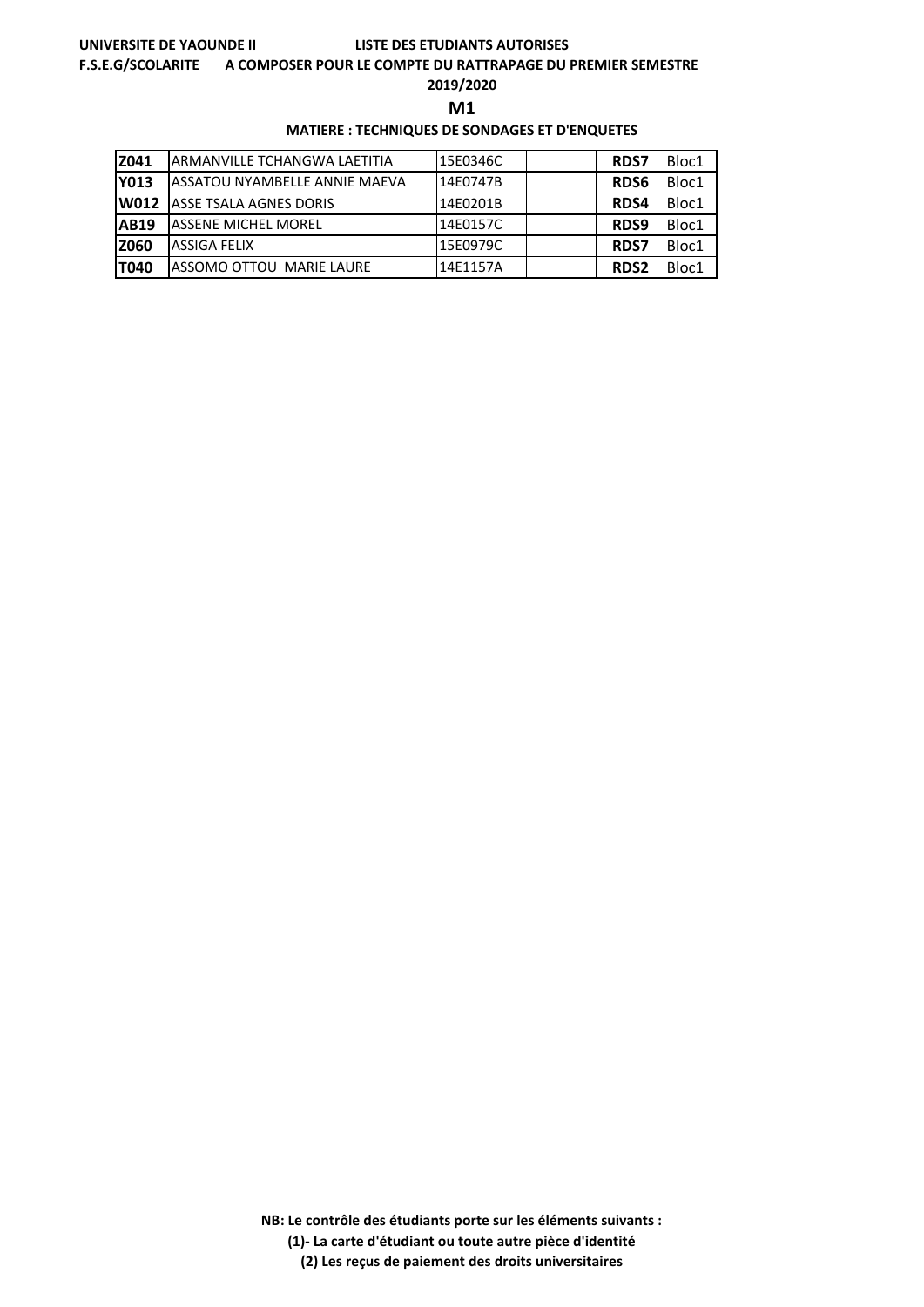#### **F.S.E.G/SCOLARITE A COMPOSER POUR LE COMPTE DU RATTRAPAGE DU PREMIER SEMESTRE**

# **2019/2020**

**M1** 

### **MATIERE : TECHNIQUES DE SONDAGES ET D'ENQUETES**

| <b>AA12</b> | <b>ATANGANA BASILE</b>                     | 09E127A  | <b>RDS8</b> | Bloc1 |
|-------------|--------------------------------------------|----------|-------------|-------|
| Z052        | ATANGANA MBARGA ANATOLE CHRISTIAN 16E0789A |          | <b>RDS7</b> | Bloc1 |
| AB33        | ATANGANA TSOLI THERESE GENEVIEVE           | 07E066C  | RDS9        | Bloc1 |
| <b>AA21</b> | ATEBA BEKONO MARCELLE RITA                 | 09E955D  | <b>RDS8</b> | Bloc1 |
| <b>V047</b> | ATEBA ETOUNGOU LIBERT                      | 14E1059B | <b>RDS3</b> | Bloc1 |
| <b>W005</b> | ATEBA NOAH GEORGIA DOLORES                 | 15E0470A | RDS4        | Bloc1 |
| W047        | ATOUH LORRAINE JESSICA                     | 18E003G  | RDS4        | Bloc1 |
| <b>AB38</b> | <b>ATTA SADOU</b>                          | 14E0691B | RDS9        | Bloc1 |
| W043        | <b>AVE AVE LOIC IGOR</b>                   | 16E0466C | RDS4        | Bloc1 |
| W017        | AVINA JULIETTE RACHEL                      | 15E0232C | <b>RDS4</b> | Bloc1 |
| X012        | AVOZOA BEKOLO BERNARD LANDRY               | 16E0189C | <b>RDS5</b> | Bloc1 |
| Z018        | AWENA II JULES CESAR                       | 11E370A  | <b>RDS7</b> | Bloc1 |
| X031        | AWONO DALLE TITTI WILLIAM AURELIEN         | 16E0695C | <b>RDS5</b> | Bloc1 |
| X010        | AWONO DOMINIQUE DE LA VILLE                | 16E0780B | <b>RDS5</b> | Bloc1 |
| Z002        | AWONO NGONO DESIRE                         | 16E0953C | <b>RDS7</b> | Bloc1 |
| AB13        | AWOUNDJA BEKONO LINDA                      | 15E0128A | <b>RDS9</b> | Bloc1 |
| AA49        | <b>AYISSI BILLONG ELODIE CANDICE</b>       | 15E0221B | <b>RDS8</b> | Bloc1 |
| AA38        | BABA GAARA ALIMA                           | 16E0398B | <b>RDS8</b> | Bloc1 |
| AA59        | BABISSAMANA BANA ARSENE DONALD             | 12E055A  | <b>RDS8</b> | Bloc1 |
| T048        | BADONA ONDOA YVAN                          | 16E0960B | <b>RDS2</b> | Bloc1 |
| V002        | BAHA TCHANA CHAMBERLINE BRENDA             | 15E0089A | <b>RDS3</b> | Bloc1 |
| V023        | <b>BAKALONG ITIK FABRICE BERTIN</b>        | 15E0040C | <b>RDS3</b> | Bloc1 |
| X037        | <b>BAKARI ABDOU</b>                        | 13E076B  | <b>RDS5</b> | Bloc1 |
| <b>SA35</b> | <b>BALAFAI NATACHA</b>                     | 16E1009B | <b>RDS1</b> | Bloc1 |
| <b>SA41</b> | BALEMAKEN MOKALA JACQUES LIONEL            | 13E536B  | <b>RDS1</b> | Bloc1 |
| Z047        | <b>BAM CHRISTIAN LEOPOLD</b>               | 10E0953C | <b>RDS7</b> | Bloc1 |
| <b>SA50</b> | <b>BANKOUE MEKOMO FIDELINE</b>             | 16E0333C | RDS1        | Bloc1 |
| AB11        | <b>BANLA CAROLINE NJENYO</b>               | 07E149D  | RDS9        | Bloc1 |
| AB14        | <b>BAO HOUMGADJOU JUNIOR</b>               | 17E010G  | RDS9        | Bloc1 |
| <b>Y010</b> | <b>BARRY OUMAR BOBBO</b>                   | 16E0353C | <b>RDS6</b> | Bloc1 |
| AA56        | <b>BATCHOU NGNAYOU FABIOLOA CAROLE</b>     | 16E0003A | <b>RDS8</b> | Bloc1 |
| Z021        | <b>BAWEYE LEOPOLD</b>                      | 16E1030A | <b>RDS7</b> | Bloc1 |
| <b>Y034</b> | <b>BEAYE ESTELLE MARINA</b>                | 16E0165B | <b>RDS6</b> | Bloc1 |
| W003        | BEGNE VI JUNIOR JOHN WILLIAM               | 15E0410B | RDS4        | Bloc1 |
| AA26        | <b>BEHWING MIRANDA</b>                     | 12E563B  | <b>RDS8</b> | Bloc1 |
| Z043        | BELA MELONO ARNAULD VERONIQUE              | 16E0206A | <b>RDS7</b> | Bloc1 |
| W026        | <b>BELENE HORTENSE GISELE</b>              | 10E0449C | RDS4        | Bloc1 |
| <b>SA04</b> | BELINGA ASSENG ISIDORE BORICE              | 15E0997B | RDS1        | Bloc1 |
| T027        | BELLA MEKOULOU AUSTIN RENOLY               | 16E0527C | <b>RDS2</b> | Bloc1 |
| X024        | BELLA NANGA CHRISTELLE YOLANDE             | 13E040E  | <b>RDS5</b> | Bloc1 |
| <b>SA17</b> | <b>BELLA SALOME</b>                        | 16E0523C | RDS1        | Bloc1 |
| <b>Y048</b> | <b>BELLA TUA JULIEN DAVID</b>              | 11E084C  | <b>RDS6</b> | Bloc1 |
| V019        | <b>BEMESSINGUE JEAN-BAPTISTE</b>           | 07E171F  | <b>RDS3</b> | Bloc1 |
| W011        | BETEBE SOPHIE FLORINE                      | 15E0042C | RDS4        | Bloc1 |
| Y031        | BEUCHE NGOUONPEMEU LYSA TATIANA            | 16E0925C | <b>RDS6</b> | Bloc1 |
| W009        | BIDIAS ASSALA JULIEN PARFAIT               | 16E0208B | RDS4        | Bloc1 |
| <b>AA50</b> | <b>BIDIAS MATHANA CLEMENT GERARD</b>       | 13E035B  | <b>RDS8</b> | Bloc1 |
| <b>SA02</b> | <b>BIDOUNG NYIMI PROTAIS ACHILLE</b>       | 15E0844A | <b>RDS1</b> | Bloc1 |
| AA32        | <b>BIKIM ERNESTINE</b>                     | 15E0193C | <b>RDS8</b> | Bloc1 |

**NB: Le contrôle des étudiants porte sur les éléments suivants :**

**(1)- La carte d'étudiant ou toute autre pièce d'identité**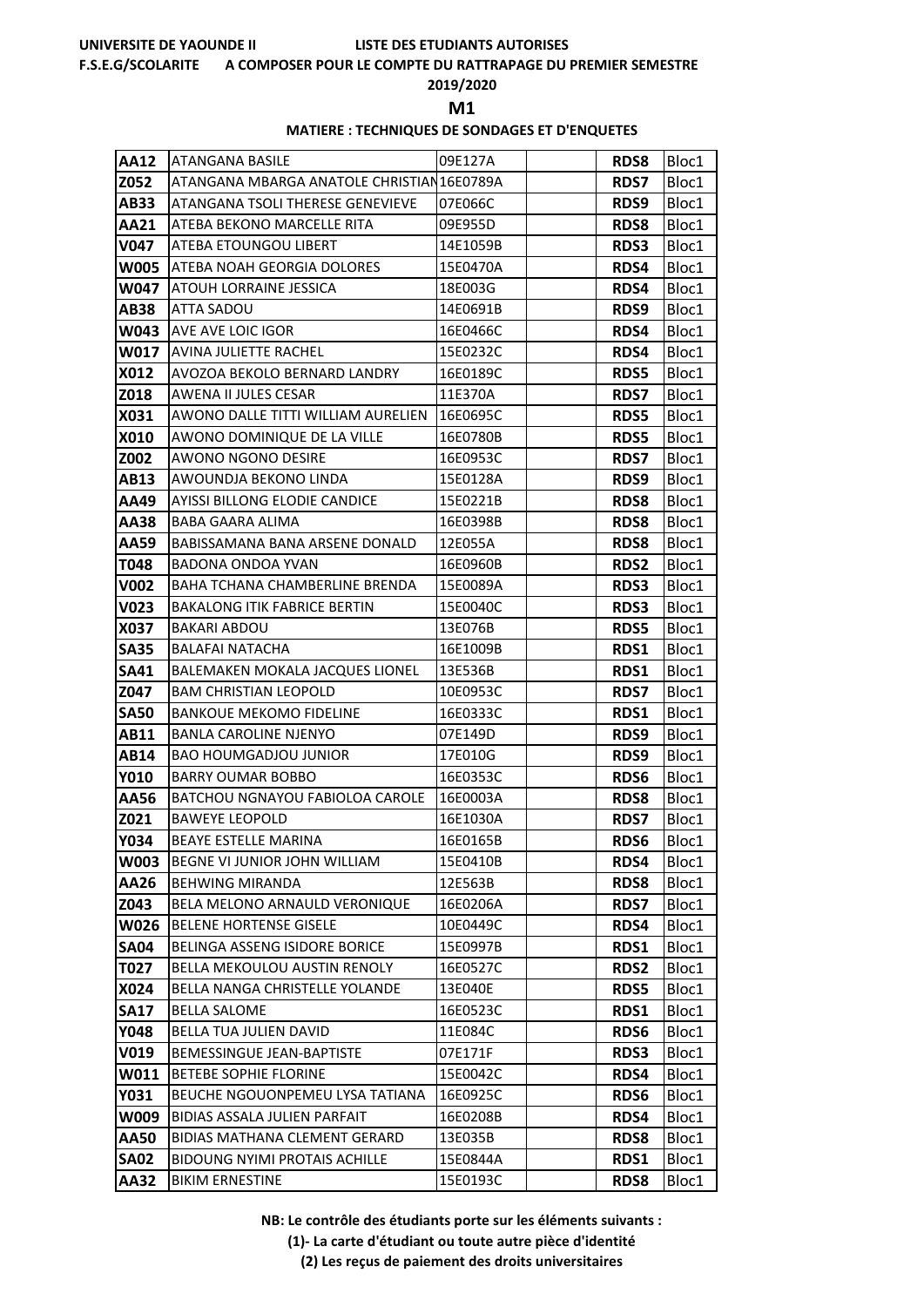#### **F.S.E.G/SCOLARITE A COMPOSER POUR LE COMPTE DU RATTRAPAGE DU PREMIER SEMESTRE**

**2019/2020**

**M1** 

### **MATIERE : TECHNIQUES DE SONDAGES ET D'ENQUETES**

| <b>V045</b> | <b>BIKONDO KIEGUINDE ARMELLE</b>    | 15E0289A | <b>RDS3</b> | Bloc1 |
|-------------|-------------------------------------|----------|-------------|-------|
| <b>SA11</b> | <b>BILLONG MERYL KEVIN</b>          | 09E097C  | <b>RDS1</b> | Bloc1 |
| <b>Y038</b> | <b>BILOA EYEBE ORNELA MAVIS</b>     | 15E0655B | <b>RDS6</b> | Bloc1 |
| Z030        | <b>BILOA LOUISE AURORE LORIELLE</b> | 16E0203A | <b>RDS7</b> | Bloc1 |
| <b>AB21</b> | <b>BILOA TSOGO ANNE CAROLE</b>      | 16E0316A | RDS9        | Bloc1 |
| <b>V020</b> | <b>BILO'O EBENE JESSY</b>           | 14E0058C | <b>RDS3</b> | Bloc1 |
| <b>AB05</b> | <b>BINA FRANCK YVES</b>             | 14E0972C | RDS9        | Bloc1 |
| Z011        | <b>BINDA DERICK NDUNG</b>           | 19E0097E | <b>RDS7</b> | Bloc1 |
| X014        | <b>BINDZI MEKONGO GUY STEVE</b>     | 15E0351C | <b>RDS5</b> | Bloc1 |
| W018        | <b>BISSANG NANGA PAULINE</b>        | 15E0463A | RDS4        | Bloc1 |
| AA40        | <b>BISSIM FELICITE CARINE</b>       | 11E292B  | <b>RDS8</b> | Bloc1 |

**NB: Le contrôle des étudiants porte sur les éléments suivants : (1)- La carte d'étudiant ou toute autre pièce d'identité**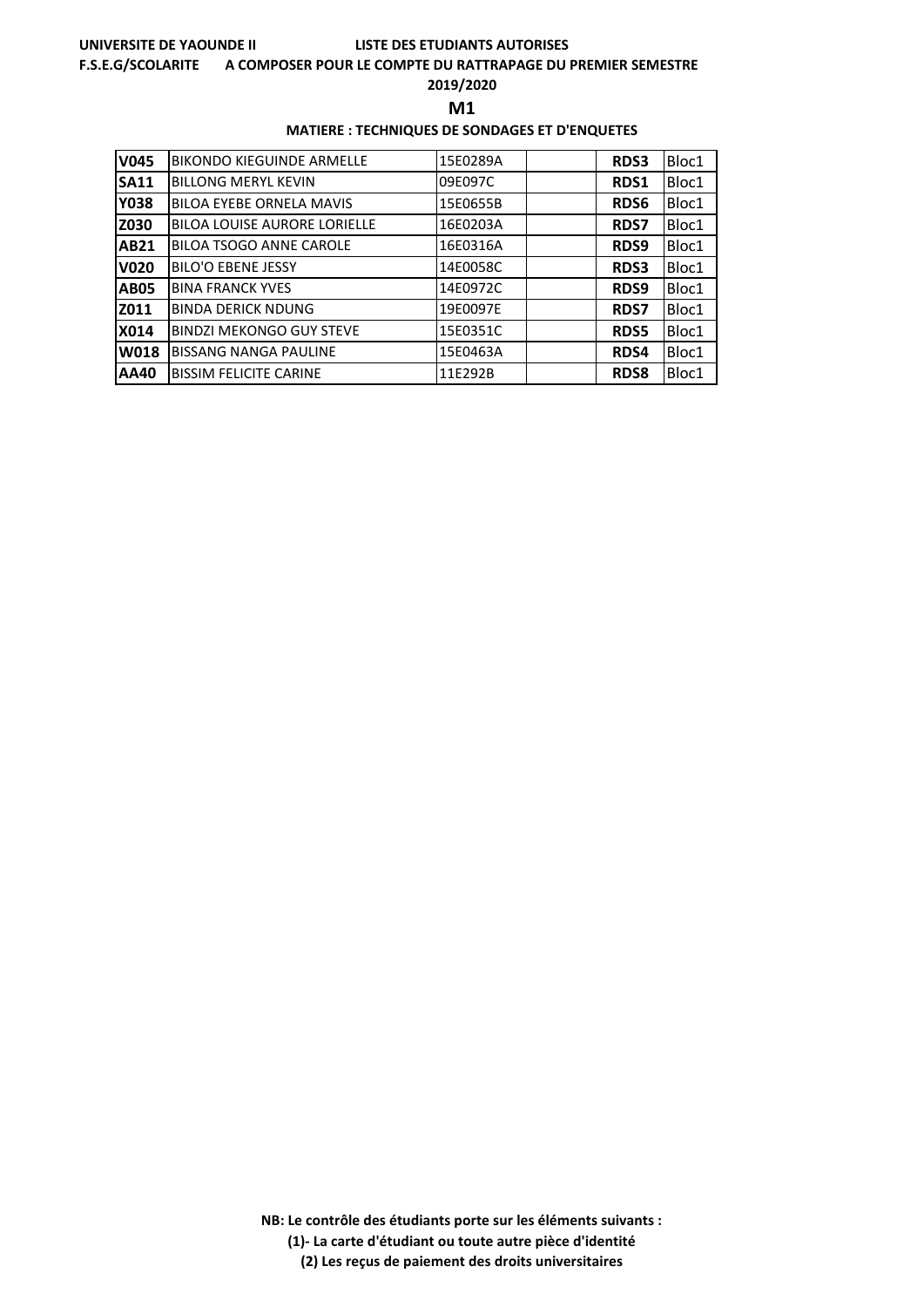#### **F.S.E.G/SCOLARITE A COMPOSER POUR LE COMPTE DU RATTRAPAGE DU PREMIER SEMESTRE**

**2019/2020**

**M1** 

### **MATIERE : TECHNIQUES DE SONDAGES ET D'ENQUETES**

| <b>Y025</b> | BISSO ATANGANA GABRIELLE MALIKA          | 16E0211A | <b>RDS6</b> | Bloc1 |
|-------------|------------------------------------------|----------|-------------|-------|
| Z059        | <b>BIYIHA KONE BORIS THIERRY</b>         | 11E295A  | <b>RDS7</b> | Bloc1 |
| Z045        | <b>BOBE PABILI</b>                       | 17E100E  | <b>RDS7</b> | Bloc1 |
| T009        | <b>BODO MBASSI WILFRIED</b>              | 14E0845C | <b>RDS2</b> | Bloc1 |
| <b>X005</b> | <b>BOKOALLA CLAUDE YVAN JUNIOR</b>       | 15E0576C | <b>RDS5</b> | Bloc1 |
| <b>SA03</b> | <b>BOLLO OWONA SERAPHINE CAROLLE</b>     | 16E0119B | RDS1        | Bloc1 |
| Z007        | <b>BOMO CLAUDIA</b>                      | 14E0529C | <b>RDS7</b> | Bloc1 |
| <b>T005</b> | <b>BONDA KIMJIO AYEBE BRICE</b>          | 14E0560B | <b>RDS2</b> | Bloc1 |
| W036        | <b>BOUANGA TSINGA KELCIE LAICA</b>       | 16E0031A | RDS4        | Bloc1 |
| W045        | <b>BOUGAN NZALI SERAPHIN</b>             | 15E0829A | RDS4        | Bloc1 |
| <b>SA19</b> | <b>BOUKAR SOKOTO ALIFA</b>               | 16E1156C | <b>RDS1</b> | Bloc1 |
| Z028        | BOUM SYLVAIN ALFRED                      | 15E0278A | <b>RDS7</b> | Bloc1 |
| AA20        | CARLOTA NDJIGUI BENGONO AYITO            | 16E1065A | <b>RDS8</b> | Bloc1 |
| X013        | CECILE DOPOIDE RADJIYANOUBA              | 16E1133C | <b>RDS5</b> | Bloc1 |
| <b>W020</b> | CHARLES WILLIAM NKUMU METUTU             | 10E0805C | RDS4        | Bloc1 |
| AB25        | <b>CHEMEGNE PRUDENCE</b>                 | 16E0300B | RDS9        | Bloc1 |
| <b>AB03</b> | <b>CHI BRANDONE</b>                      | 15E0693C | RDS9        | Bloc1 |
| AA06        | CHOUMANI EDMOND ROSTAND                  | 14E1046C | <b>RDS8</b> | Bloc1 |
| AA24        | DAHIROU IBRAHIM                          | 14E1168B | <b>RDS8</b> | Bloc1 |
| <b>SA31</b> | <b>DAIRA KOWE IGNACE</b>                 | 15E0389B | RDS1        | Bloc1 |
| T049        | DANTENG NDADJE ANOUCK PENSEE             | 16E0956C | <b>RDS2</b> | Bloc1 |
| Z003        | <b>DEBLEK RICHARD</b>                    | 19E0037E | <b>RDS7</b> | Bloc1 |
| <b>SA37</b> | DEDE-SOMBO LOIC EUGENE JUNIOR            | 14E1122A | RDS1        | Bloc1 |
| X047        | DJABEA NDOUTOU YOHANE DENIS              | 19E0021E | <b>RDS5</b> | Bloc1 |
| <b>X003</b> | DJAMKOUTCHIEU VICTORINE SANDRA           | 16E0538C | <b>RDS5</b> | Bloc1 |
| AB26        | DJATENG KAMMEGNI MARIUS                  | 15E0593B | <b>RDS9</b> | Bloc1 |
| Z061        | DJEUTI FRANK PEGUY                       | 16E0837B | <b>RDS7</b> | Bloc1 |
| <b>Y040</b> | DJIBEUT FENTU GAELLE TATIANA             | 15E0730C | <b>RDS6</b> | Bloc1 |
| <b>SA48</b> | DJIKIO MANUELA SAMANTHA                  | 16E0666A | RDS1        | Bloc1 |
| Z035        | <b>DJIMET DALOU CALEN</b>                | 18E038E  | <b>RDS7</b> | Bloc1 |
| <b>SA14</b> | DJITA NOPOGWO EDMOND                     | 15E0847A | RDS1        | Bloc1 |
| <b>Y020</b> | DJOUAKEU ACHEUGUI PIERRE JUNIOR          | 16E0786B | <b>RDS6</b> | Bloc1 |
| <b>W030</b> | DJOUFFO TEDENMO ALBERT JUNIOR            | 16E0677A | RDS4        | Bloc1 |
| Y047        | <b>DJOUNANG TONGUEN ROSTAND</b>          | 14E0297B | RDS6        | Bloc1 |
| <b>SA36</b> | DJUIKOM TALLA LUCIDE BLANCHE             | 16E0535A | RDS1        | Bloc1 |
| T021        | DONCHI DONDJIO NICOLE                    | 16E0066C | <b>RDS2</b> | Bloc1 |
| AB17        | <b>DWELAJI TCHAMENI CYRIELLE</b>         | 16E0082B | RDS9        | Bloc1 |
| <b>Y042</b> | <b>EBELLE MISPA MARGUERITTE</b>          | 15E0624C | <b>RDS6</b> | Bloc1 |
| AA35        | <b>EBONG DUDDLEY SAMA</b>                | 09E0026B | <b>RDS8</b> | Bloc1 |
| <b>SA33</b> | EDOA AWOUMOU VICTORINE VANNESSA 16E0060B |          | <b>RDS1</b> | Bloc1 |
| X018        | EDOH ENAM JEAN GERARLD                   | 11E189C  | <b>RDS5</b> | Bloc1 |
| <b>SA54</b> | <b>EKALOM KAMBONG STEVE FRANCIS</b>      | 14E0060B | RDS1        | Bloc1 |
| <b>SA06</b> | EKILA ELANGA MICHELLE JOSEE              | 15E0043A | <b>RDS1</b> | Bloc1 |
| <b>AA28</b> | EKINDI MANGA ASTRID ERWIN                | 15E0503A | <b>RDS8</b> | Bloc1 |
| Z004        | <b>EKOUDI JOSEPH PATRICK</b>             | 16E0932A | <b>RDS7</b> | Bloc1 |
| <b>AA57</b> | ELELE BELLA LAURENT FRANCIS              | 15E0812A | <b>RDS8</b> | Bloc1 |
| T053        | ELIMI YOLANDE                            | 16E0822C | <b>RDS2</b> | Bloc1 |
| <b>W006</b> | ELLA IDRISS                              | 14E0848C | RDS4        | Bloc1 |

**NB: Le contrôle des étudiants porte sur les éléments suivants : (1)- La carte d'étudiant ou toute autre pièce d'identité**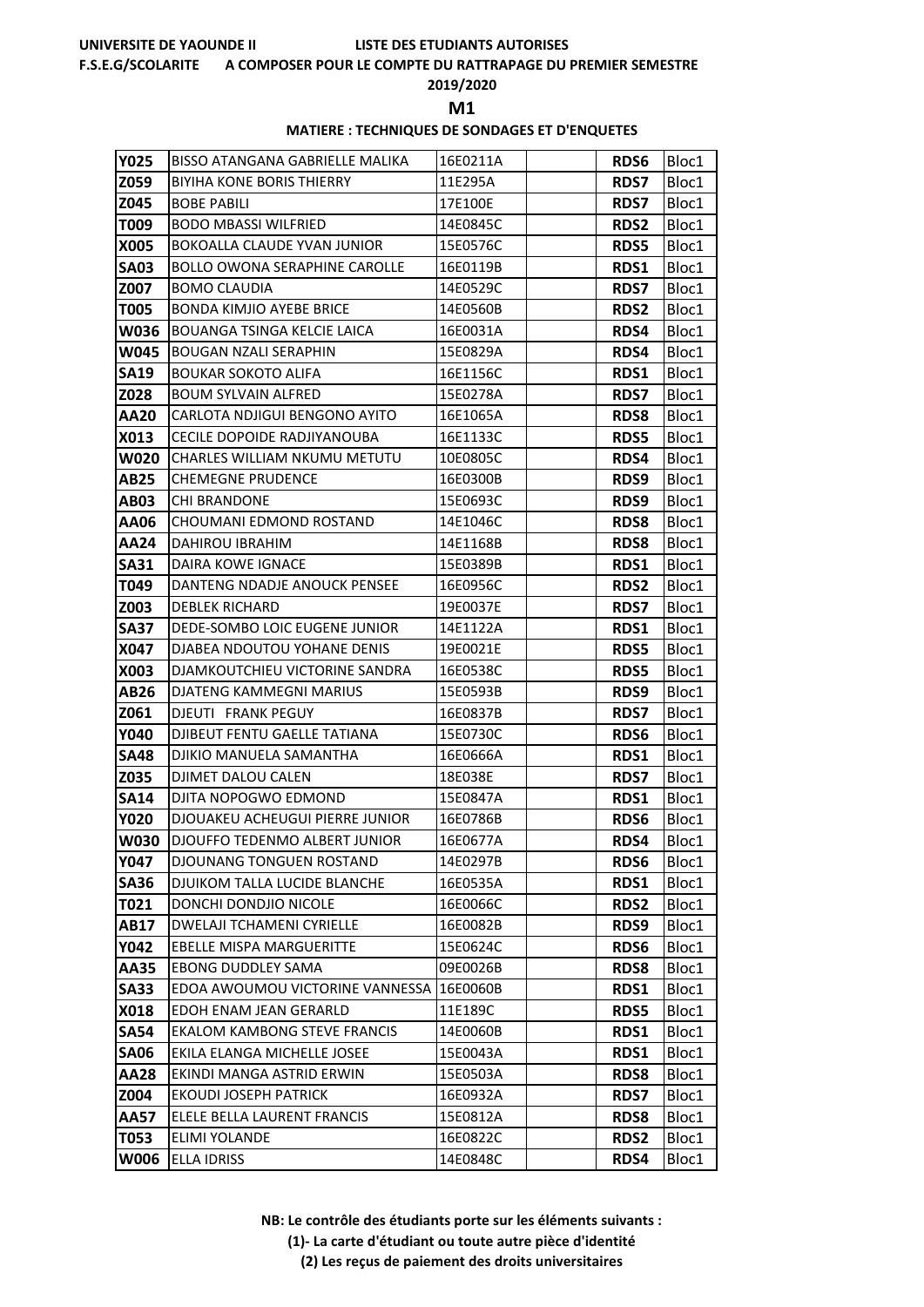#### **F.S.E.G/SCOLARITE A COMPOSER POUR LE COMPTE DU RATTRAPAGE DU PREMIER SEMESTRE**

### **2019/2020**

**M1** 

### **MATIERE : TECHNIQUES DE SONDAGES ET D'ENQUETES**

| Z024        | ELOMBI TONYE LAETITIA SORELLE           | 16E0669C | <b>RDS7</b> | Bloc1 |
|-------------|-----------------------------------------|----------|-------------|-------|
| <b>T030</b> | <b>EMENIGUENE BALINDI LAURE</b>         | 14E0960B | <b>RDS2</b> | Bloc1 |
| X021        | <b>ENDALE LONG LYDIENNE SALOME</b>      | 13E576A  | <b>RDS5</b> | Bloc1 |
| <b>V048</b> | <b>ENNONE SANGNY HENRI</b>              | 09E447C  | <b>RDS3</b> | Bloc1 |
| W014        | <b>ENOW MARTHA ASHU</b>                 | 12E259D  | RDS4        | Bloc1 |
| <b>T052</b> | <b>ENYEGUE ONAMBELE BARBINE CORINE</b>  | 12E520A  | <b>RDS2</b> | Bloc1 |
| X027        | <b>ENYEGUE TSOUNGUI ANDRE LANDRY</b>    | 13E031B  | <b>RDS5</b> | Bloc1 |
| T035        | <b>EPEY LORD BILL NYAMBO</b>            | 15E0378A | <b>RDS2</b> | Bloc1 |
| X006        | ESSAH NGASSA JUDITH MERVEILLE           | 15E0367C | <b>RDS5</b> | Bloc1 |
| AA63        | ESSAMA ANASTASIE GINETTE                | 16E0207B | <b>RDS8</b> | Bloc1 |
| Z056        | <b>ESSE DOUALA EUGENE</b>               | 19E0003E | <b>RDS7</b> | Bloc1 |
| X038        | <b>ESSILI LIONEL JUNIOR</b>             | 16E0583C | <b>RDS5</b> | Bloc1 |
| T033        | ESSIMI NGA BERNADIN ALAIN               | 16E0709A | <b>RDS2</b> | Bloc1 |
| T060        | <b>ESSOMBA SYLVESTRE</b>                | 10E0267A | <b>RDS2</b> | Bloc1 |
| <b>Y027</b> | ETOUNDI BIBANI MARIE-JOSEPH             | 15E0508A | <b>RDS6</b> | Bloc1 |
| <b>Y037</b> | EYANA JOSEPH ARNAUD                     | 08E541A  | <b>RDS6</b> | Bloc1 |
| AA46        | <b>EYANG ZUE JULIENNE</b>               | 10E0744A | <b>RDS8</b> | Bloc1 |
| T026        | EYENGA ESSOMBA ALAIN BERTRAND           | 16E0764C | <b>RDS2</b> | Bloc1 |
| AA53        | <b>FABO PASSA EZECHIEL GHISLAIN</b>     | 13E053A  | <b>RDS8</b> | Bloc1 |
| Z029        | <b>FANE ABAKAR</b>                      | 15E0796B | <b>RDS7</b> | Bloc1 |
| T025        | <b>FANKEM KEMBOU INES PRACEDE</b>       | 16E0683C | <b>RDS2</b> | Bloc1 |
| AA29        | FOADING TUEDJO KEVINE MARION            | 16E0259A | <b>RDS8</b> | Bloc1 |
| X025        | <b>FOE OTELE BORIS</b>                  | 16E0880B | <b>RDS5</b> | Bloc1 |
| <b>T055</b> | <b>FONING DIEBO FRANCK CABREL</b>       | 16E0417B | <b>RDS2</b> | Bloc1 |
| V003        | FOPA DIESSE THEOPHILE ARMAND            | 13E048G  | <b>RDS3</b> | Bloc1 |
| Y046        | FORGHAB WILLY JACKSON ZAOMOH            | 09E039A  | <b>RDS6</b> | Bloc1 |
| <b>V035</b> | <b>FOSSO MARLYSE INGRID</b>             | 12E282B  | <b>RDS3</b> | Bloc1 |
| <b>AB37</b> | FOTSO CHRISTIAN PIERRE                  | 11E077B  | RDS9        | Bloc1 |
| <b>Y032</b> | FOTSO KOUAM FRANCIS                     | 15E0165C | RDS6        | Bloc1 |
| AA10        | <b>FOUKOUA NESTOR</b>                   | 19E0067E | <b>RDS8</b> | Bloc1 |
| <b>X020</b> | <b>FUBEN DJATCHE MICHELLE FLORA</b>     | 19E0008E | <b>RDS5</b> | Bloc1 |
| <b>AB28</b> | <b>GALE CHRIS ARNOLD</b>                | 06H169   | RDS9        | Bloc1 |
| <b>V031</b> | GANGOUM MIACHOUA WILFRIED BRICE         | 16E0723C | <b>RDS3</b> | Bloc1 |
| <b>T008</b> | <b>GOUNOU KAMDEM ORNELLA</b>            | 15E0402C | <b>RDS2</b> | Bloc1 |
| <b>V018</b> | <b>GUESSONG KENFACK EDOUARD CYRILLE</b> | 14E0142A | RDS3        | Bloc1 |
| <b>SA09</b> | <b>HABIBA THE PRINCE</b>                | 16E0182B | <b>RDS1</b> | Bloc1 |
| W001        | HADJARA OUMAROU                         | 15E0980C | RDS4        | Bloc1 |
| T020        | <b>HAIWE HERIC</b>                      | 15E0658B | <b>RDS2</b> | Bloc1 |
| V016        | <b>HAOUA HABIBA ATIKOU</b>              | 16E015G  | <b>RDS3</b> | Bloc1 |
| <b>V012</b> | <b>HAPSATOU ISSA</b>                    | 16E0025C | <b>RDS3</b> | Bloc1 |
| Z009        | HASSAN ABAKAR MAHAMAT                   | 19E0019E | <b>RDS7</b> | Bloc1 |
| X043        | HASSANE MOUSSA                          | 19E0035E | <b>RDS5</b> | Bloc1 |
| Z032        | HAWAOU BOBBO                            | 19E0052Z | <b>RDS7</b> | Bloc1 |
| T028        | HENKE BANTHEU DAVID                     | 16E0215A | <b>RDS2</b> | Bloc1 |
| X042        | HONBA MEKA EMY MARINA                   | 15E0442C | <b>RDS5</b> | Bloc1 |
| Z033        | <b>IBRAHIM ABDERAMAN NARAGOUN</b>       | 19E0026E | <b>RDS7</b> | Bloc1 |
| <b>SA16</b> | <b>IBRAHIMA</b>                         | 09E055J  | RDS1        | Bloc1 |
| <b>V033</b> | <b>IMBITH ESTELLE FLORE</b>             | 19E0059E | RDS3        | Bloc1 |

**NB: Le contrôle des étudiants porte sur les éléments suivants :**

**(1)- La carte d'étudiant ou toute autre pièce d'identité**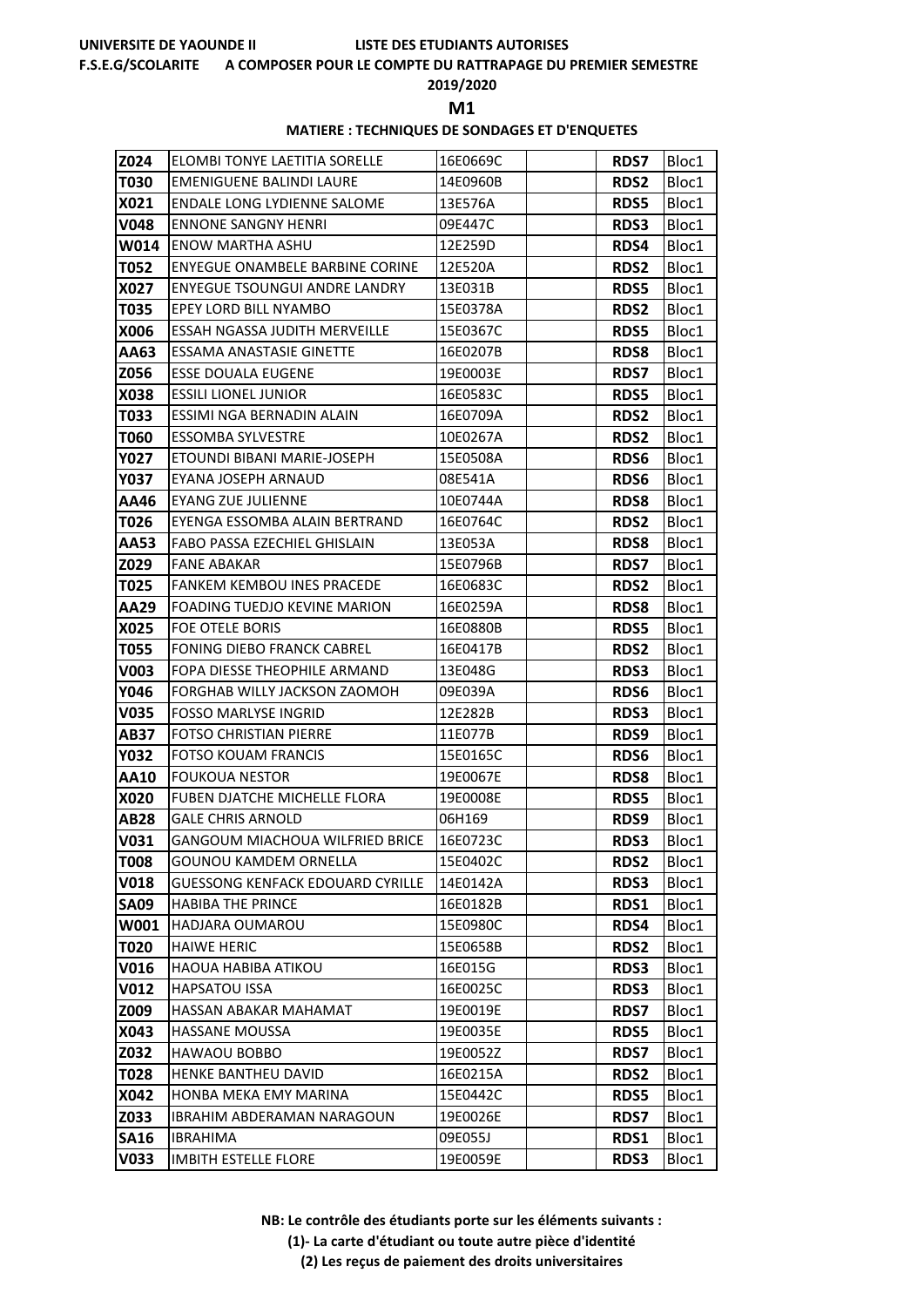#### **F.S.E.G/SCOLARITE A COMPOSER POUR LE COMPTE DU RATTRAPAGE DU PREMIER SEMESTRE**

### **2019/2020**

**M1** 

### **MATIERE : TECHNIQUES DE SONDAGES ET D'ENQUETES**

| <b>AA33</b> | <b>IPEM VINCIANE LAURE</b>        | 13E209A  | <b>RDS8</b> | Bloc1 |
|-------------|-----------------------------------|----------|-------------|-------|
| <b>W008</b> | ISMAEL MOHAMED EL-AMINE           | 16E0320C | RDS4        | Bloc1 |
| <b>SA27</b> | ISSA MAHAMAT                      | 12E053A  | <b>RDS1</b> | Bloc1 |
| T032        | <b>ISSEMBA MICHEL GABRIEL</b>     | 15E0183C | <b>RDS2</b> | Bloc1 |
| T039        | JULIEN YANNICK MBOCK              | 14E1046A | <b>RDS2</b> | Bloc1 |
| AA60        | <b>KAH ELIJAH MEH</b>             | 06F816   | <b>RDS8</b> | Bloc1 |
| <b>V014</b> | KAMDEM ODREY VANEL                | 16E0542A | <b>RDS3</b> | Bloc1 |
| <b>W032</b> | KAMDJE SOUMEU FRANKY JAMES        | 16E0688B | RDS4        | Bloc1 |
| <b>SA45</b> | <b>KAME VIRGINIE</b>              | 15E0323C | RDS1        | Bloc1 |
| AA27        | KAMMEGNE DJOUMOU ALVINE ESTELLE   | 14E0929B | <b>RDS8</b> | Bloc1 |
| AB36        | KANA EBOA YANNICK FAUSTIN         | 18E060E  | <b>RDS9</b> | Bloc1 |
| Z008        | KASSIA BEKA MARIE CLAIRE          | 16E0982C | <b>RDS7</b> | Bloc1 |
| X017        | <b>KEMGOU TANIKEU CARLOS</b>      | 19E0088E | <b>RDS5</b> | Bloc1 |
| X026        | <b>KENFACK NJONBI MATHIAS</b>     | 15E0208C | <b>RDS5</b> | Bloc1 |
| Z057        | <b>KENGNE NOUSSA ANICET STEVE</b> | 14E0166C | <b>RDS7</b> | Bloc1 |
| <b>Y024</b> | KENMOE NGUEKI PRISCA MANUELA      | 15E0719A | <b>RDS6</b> | Bloc1 |
| Z039        | <b>KEOU CLAVERT SINCLAIRE</b>     | 16E0078A | <b>RDS7</b> | Bloc1 |
| V037        | KOKO A BIDIAS RIGOBERTE CARINE    | 16E0501B | <b>RDS3</b> | Bloc1 |
| W010        | IKOLOKO DONFACK LEONEL SHILLER    | 14E0668A | RDS4        | Bloc1 |
| <b>AA54</b> | KONGEH KINYAM JOSEPH              | 15E0231B | <b>RDS8</b> | Bloc1 |
| <b>SA43</b> | KONGNYUY SUNJO LIONNEL            | 19E0083E | <b>RDS1</b> | Bloc1 |
| <b>AB35</b> | KOTOUO RIBAYARD AUDREY SANDY      | 16E0763A | RDS9        | Bloc1 |
| AB24        | KOUA NJONOU SANDRA MAGALIE        | 14E0109B | RDS9        | Bloc1 |
| X011        | KOUMTSAI PAUL                     | 15E0722B | <b>RDS5</b> | Bloc1 |
| W039        | KWACHEU KWACHEU CEDRIC            | 16E0699C | RDS4        | Bloc1 |
| V029        | LEKE FUANYI DESMOND               | 15E0751C | <b>RDS3</b> | Bloc1 |
| <b>X044</b> | LEKINI TSALA MARTIAL              | 15E0571A | <b>RDS5</b> | Bloc1 |
| AB31        | LEKOUA NDONGO ETIENNE FERNAND     | 16E0205A | RDS9        | Bloc1 |
| AA18        | LEMNEUR CLODINE                   | 16E0178A | <b>RDS8</b> | Bloc1 |
| X045        | LONTUM ALVIN NDZEWIYI             | 15E0691C | <b>RDS5</b> | Bloc1 |
| AA43        | <b>MACKENDY IVAN GHISLAIN</b>     | 14E0851C | <b>RDS8</b> | Bloc1 |
| W019        | <b>MAHAMAT ALI ARABI</b>          | 15E0909C | RDS4        | Bloc1 |
| <b>T006</b> | IMAHAMAT MOUSSA MATAR             | 16E1058A | <b>RDS2</b> | Bloc1 |
| <b>Y044</b> | <b>MAKOUGANG DJIMAFO TAMAR</b>    | 16E0042C | <b>RDS6</b> | Bloc1 |
| Z014        | <b>MAKOUS KANI LILIANE</b>        | 16E0049B | <b>RDS7</b> | Bloc1 |
| <b>Y012</b> | <b>MAKUETCHE BERLOTTE</b>         | 16E0517B | <b>RDS6</b> | Bloc1 |
| Z046        | <b>MALAI SHANSLINE NABUIN</b>     | 14E1183B | <b>RDS7</b> | Bloc1 |
| <b>W038</b> | <b>MANFFO KEYANTI RAISSA</b>      | 15E0031A | RDS4        | Bloc1 |
| AB29        | <b>MANGA NKODO NE MARTINE</b>     | 14E0302C | RDS9        | Bloc1 |
| <b>AB16</b> | <b>MANGOLI ELIE</b>               | 19E0038E | RDS9        | Bloc1 |
| <b>AA42</b> | MANMVELE ONANA LEON               | 16E0368B | <b>RDS8</b> | Bloc1 |
| Y021        | <b>MARIAM BEN SAID</b>            | 14E0138A | <b>RDS6</b> | Bloc1 |
| W002        | MARICRUZ OBONO NDONG NZANG        | 16E1062C | <b>RDS4</b> | Bloc1 |
| AA39        | <b>MARYAM SAIDOU</b>              | 15E041G  | <b>RDS8</b> | Bloc1 |
| T057        | <b>MASSING DINA DANIEL</b>        | 16E0519A | <b>RDS2</b> | Bloc1 |
| V021        | MBA EDOA MARIE GERARDINE          | 01E0902  | <b>RDS3</b> | Bloc1 |
| W048        | <b>MBALLA ATEBA ANTOINE BORIS</b> | 14E0123A | RDS4        | Bloc1 |
| X008        | MBALLA MVONDO MARIE FRANCE        | 15E0149C | <b>RDS5</b> | Bloc1 |

**NB: Le contrôle des étudiants porte sur les éléments suivants : (1)- La carte d'étudiant ou toute autre pièce d'identité (2) Les reçus de paiement des droits universitaires**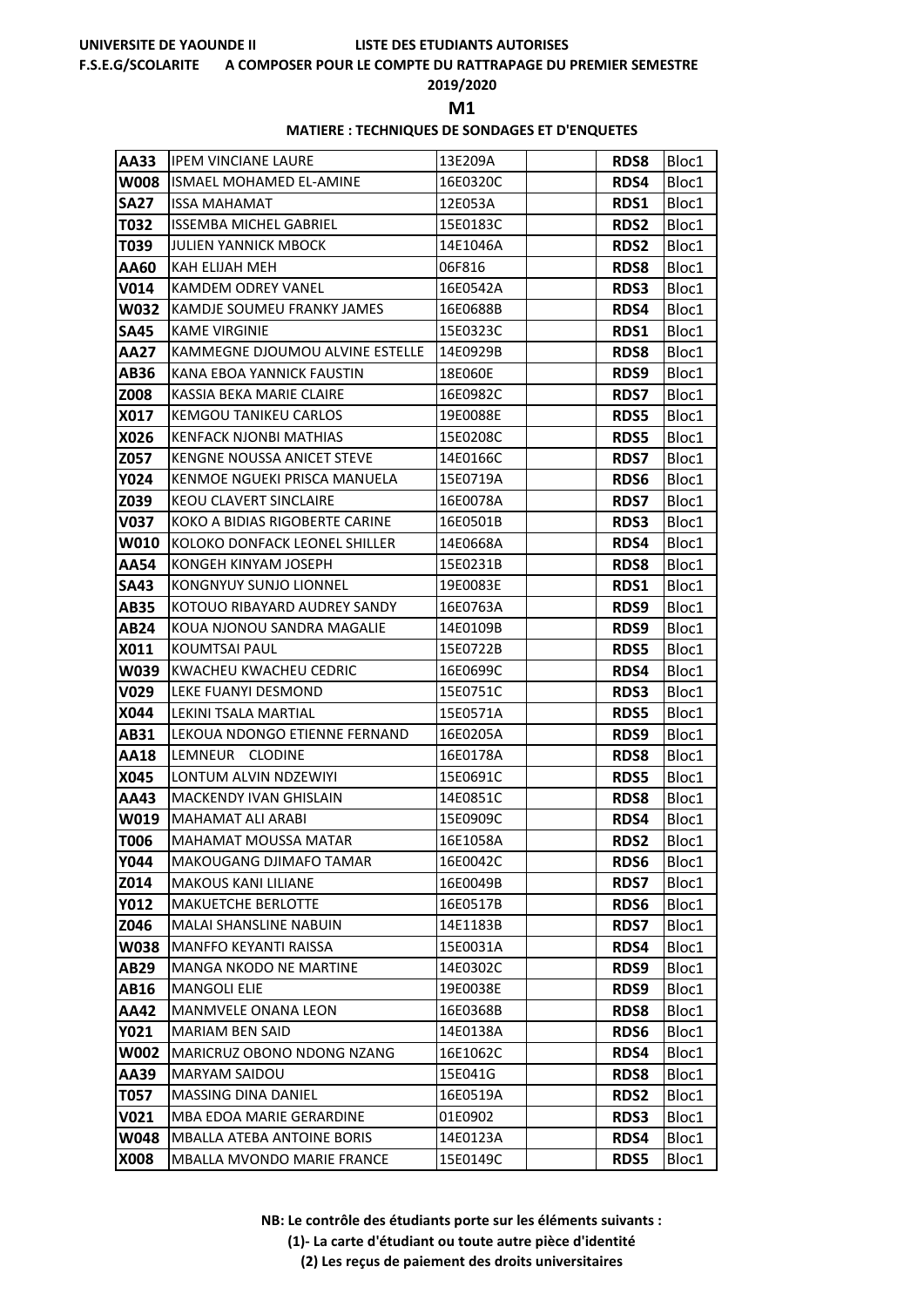#### **F.S.E.G/SCOLARITE A COMPOSER POUR LE COMPTE DU RATTRAPAGE DU PREMIER SEMESTRE**

## **2019/2020**

**M1** 

#### **MATIERE : TECHNIQUES DE SONDAGES ET D'ENQUETES**

| <b>W007</b> | IMBALLA PAUL DESIRE                      | 16E0783B | <b>RDS4</b> | Bloc1 |
|-------------|------------------------------------------|----------|-------------|-------|
| <b>AA45</b> | MBARGA ATANGANGA ALAIN KAREL             | 16E0739B | <b>RDS8</b> | Bloc1 |
| <b>Y004</b> | <b>MBARGA ENYEGUE JOSEPH</b>             | 16E0354C | <b>RDS6</b> | Bloc1 |
| T010        | <b>MBARGA PIERRE PAUL</b>                | 15E0011C | <b>RDS2</b> | Bloc1 |
| <b>V030</b> | <b>MBARGA ZEE JEANNE KHAREL</b>          | 16E0149A | <b>RDS3</b> | Bloc1 |
| X034        | <b>MBASSI ABRAHAM JOSUE</b>              | 16E0795C | <b>RDS5</b> | Bloc1 |
| Y039        | <b>MBASSI MEDJO NICOLAS HERVE</b>        | 16E0381A | RDS6        | Bloc1 |
| <b>T002</b> | MBASSI NKE MARIE CLAUDE                  | 16E0574A | <b>RDS2</b> | Bloc1 |
| Z026        | <b>MBATOUMOU JEAN RODRIGUE</b>           | 15E0566C | <b>RDS7</b> | Bloc1 |
| Z051        | <b>MBEGA BONIFACE ARMEL</b>              | 15E0580B | <b>RDS7</b> | Bloc1 |
| V046        | MBELLA BANGUE ERIC SIMONNET              | 19E0050E | <b>RDS3</b> | Bloc1 |
| T059        | MBEZELE ESSOMBA MARIE NADINE             | 15E0556A | <b>RDS2</b> | Bloc1 |
| <b>AA08</b> | <b>MBI TAYUI TERCY</b>                   | 15E0358A | <b>RDS8</b> | Bloc1 |
| <b>T007</b> | <b>MBIDA MARILYN</b>                     | 16E0728C | <b>RDS2</b> | Bloc1 |
| AA31        | MBIDA MEBARA FRANCINE                    | 15E0483C | <b>RDS8</b> | Bloc1 |
| T023        | MBOBDA YAMDJEU ARMELLE BARBARA           | 14E0242B | <b>RDS2</b> | Bloc1 |
| <b>AB39</b> | <b>MBOKISAN NKOYOG SERGE AUGUSTIN</b>    | 14E0828A | RDS9        | Bloc1 |
| <b>V013</b> | MBOUNDJA MOUKOKO JEANNE JENNIFER 12E313A |          | <b>RDS3</b> | Bloc1 |
| T013        | MBOUOMBOUO JACQUES                       | 12E182C  | <b>RDS2</b> | Bloc1 |
| <b>Y008</b> | <b>MBUWIR BERINYUY SHEROW</b>            | 14E0338C | <b>RDS6</b> | Bloc1 |
| <b>Y030</b> | <b>MECHEDJIO FOGANG CARELLE</b>          | 16E0159A | <b>RDS6</b> | Bloc1 |
| <b>AA05</b> | MEDOU AKONO ALFRED CASTANE               | 09E184A  | <b>RDS8</b> | Bloc1 |
| X046        | <b>MEFANYA THIERRY</b>                   | 16E0229A | <b>RDS5</b> | Bloc1 |
| X040        | MEGUIA TCHONANG KAMNANG YACINTH 16E0476B |          | <b>RDS5</b> | Bloc1 |
| T011        | <b>MEKEM ETONGUE FRANCK LOIC</b>         | 16E0055C | <b>RDS2</b> | Bloc1 |
| <b>V017</b> | <b>MEKONGO ADALBERT CYRILLE</b>          | 13E811A  | <b>RDS3</b> | Bloc1 |
| <b>AA01</b> | MEKOULOU MEKOULOU FELISE AXELLE          | 16E0243A | <b>RDS8</b> | Bloc1 |
| X036        | MENDA DJENARBE MARCELIN                  | 16E1157C | <b>RDS5</b> | Bloc1 |
| <b>Y029</b> | <b>MENGUE OMBALA GAELLE MIREILLE</b>     | 16E0449A | <b>RDS6</b> | Bloc1 |
| Z036        | MESOALA AMOUGOU MARCELLIN                | 14E0589A | <b>RDS7</b> | Bloc1 |
| <b>AB10</b> | <b>MESSE MARIE FANNY</b>                 | 14E0753C | RDS9        | Bloc1 |
| T036        | METAGNE MOUAFO TATIANA                   | 12E181D  | <b>RDS2</b> | Bloc1 |
| <b>Z010</b> | MEVO TSANGA ANNE GHISLAINE               | 12E172D  | <b>RDS7</b> | Bloc1 |
| <b>V008</b> | <b>MFENG MARIE GEORGES</b>               | 03F1164  | <b>RDS3</b> | Bloc1 |
| AA13        | MFOPOU PANGUETNA ABDOU KARIM             | 16E0567B | <b>RDS8</b> | Bloc1 |
| <b>Y023</b> | MGBWA PIERRE CLAVER                      | 14E0248A | <b>RDS6</b> | Bloc1 |
| <b>V010</b> | MILLANGO EDIMO CHARLOTTE                 | 15E0654A | <b>RDS3</b> | Bloc1 |
| X016        | MINDIMON KANGUE FELICIEN                 | 16E1005A | <b>RDS5</b> | Bloc1 |
| T029        | MINDJOU MASSOMA JOEL ARSENE              | 12E714A  | <b>RDS2</b> | Bloc1 |
| AA41        | MINSI KALEDJE CELINE MYRICE              | 16E0839A | <b>RDS8</b> | Bloc1 |
| V001        | MINYEMECK FREDERIC MAURICE               | 16E0425B | <b>RDS3</b> | Bloc1 |
| <b>SA30</b> | MIRANDA MBONG WUNG                       | 19E0079E | <b>RDS1</b> | Bloc1 |
| W031        | <b>MOAMEBIACK ULRICH</b>                 | 16E0366C | <b>RDS4</b> | Bloc1 |
| Y043        | MOCK MPOULI DANIELLE RENEE               | 19E0172E | <b>RDS6</b> | Bloc1 |
| T031        | MODO MPONGO TAMARE SANDRA                | 16E0785A | <b>RDS2</b> | Bloc1 |
| <b>SA12</b> | MOMENDENG DAVY CHRISTOPHE                | 14E0829C | RDS1        | Bloc1 |
| T045        | <b>MOMO STEVE HERMANN</b>                | 18E012G  | <b>RDS2</b> | Bloc1 |
| <b>AB01</b> | <b>MONEYEBAE PAUL JANVIER</b>            | 16E0584A | RDS9        | Bloc1 |

**NB: Le contrôle des étudiants porte sur les éléments suivants : (1)- La carte d'étudiant ou toute autre pièce d'identité (2) Les reçus de paiement des droits universitaires**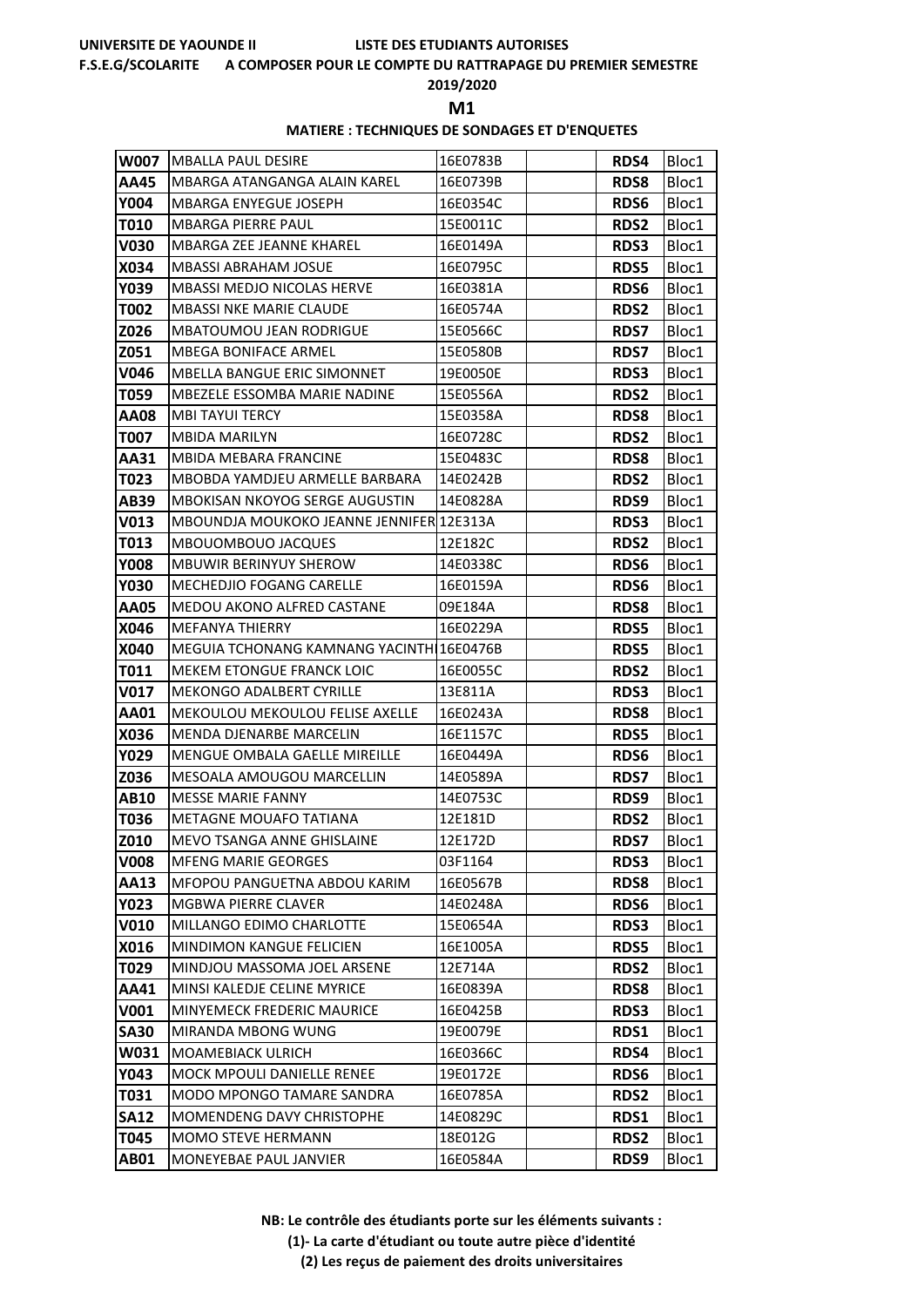#### **F.S.E.G/SCOLARITE A COMPOSER POUR LE COMPTE DU RATTRAPAGE DU PREMIER SEMESTRE**

### **2019/2020**

**M1** 

#### **MATIERE : TECHNIQUES DE SONDAGES ET D'ENQUETES**

| W037         | IMONO DJIODIO LINE TATIANA                                 | 16E0743A             | RDS4                | Bloc1          |
|--------------|------------------------------------------------------------|----------------------|---------------------|----------------|
| Z040         | <b>MOUGA TCHANTE GILLES AURELIEN</b>                       | 15E0147C             | <b>RDS7</b>         | Bloc1          |
| Z049         | MOUNKOUOTOUI SALOMON                                       | 15E0831C             | <b>RDS7</b>         | Bloc1          |
| <b>V040</b>  | MOUSTAPHA MOHAMMED                                         | 15E0490B             | <b>RDS3</b>         | Bloc1          |
| T038         | MVILONGO MVILONGO COME BENJAMIN 16E0316C                   |                      | <b>RDS2</b>         | Bloc1          |
| V025         | <b>MVOGO CLAUDE KAROL</b>                                  | 16E0380A             | <b>RDS3</b>         | Bloc1          |
| <b>V015</b>  | <b>MVOMO FOUMENA OLIVIER</b>                               | 16E0724B             | <b>RDS3</b>         | Bloc1          |
| Z031         | <b>MVOMO MVOMO BRICE</b>                                   | 14E0864B             | <b>RDS7</b>         | Bloc1          |
| T054         | MVOUMA MANA JEAN VIDAL                                     | 15E0164C             | <b>RDS2</b>         | Bloc1          |
| <b>SA21</b>  | NADINNOEL BIJEMIA                                          | 14E1029A             | <b>RDS1</b>         | Bloc1          |
| <b>SA47</b>  | <b>NAIMOU FLEURIS HILAIRE</b>                              | 19E0011E             | RDS1                | Bloc1          |
| AA07         | NANGIM NANGIM MARC LOIC                                    | 15E0091B             | <b>RDS8</b>         | Bloc1          |
| <b>AB23</b>  | NANMEGNI TCHAKOUTE ALEX                                    | 15E0377A             | RDS9                | Bloc1          |
| T042         | NDADAH BOUTCHOUANG JEANNE                                  | 15E0512C             | <b>RDS2</b>         | Bloc1          |
| Y009         | NDAGHA CARLSON NDEH                                        | 14E0403A             | <b>RDS6</b>         | Bloc1          |
| <b>V005</b>  | <b>NDARATA ALAIN DE-PHILIAS</b>                            | 19E0031E             | <b>RDS3</b>         | Bloc1          |
| <b>Y015</b>  | <b>NDAYA ARNOLD TITA</b>                                   | 13E455A              | <b>RDS6</b>         | Bloc1          |
| Z027         | <b>NDE SOLANGE BIH</b>                                     | 07E208D              | <b>RDS7</b>         | Bloc1          |
| <b>AB08</b>  | NDIBABONGA EVA MERELENE                                    | 16E0986A             | <b>RDS9</b>         | Bloc1          |
| X002         | <b>NDJEM MARGUERITE NADIA</b>                              | 16E0443B             | <b>RDS5</b>         | Bloc1          |
| T043         | NDJOCK MODESTE ROMEO                                       | 16E0508C             | <b>RDS2</b>         | Bloc1          |
| Z023         | NDJOL MELAINE ROMEO                                        | 14E0100B             | RDS7                | Bloc1          |
| <b>SA29</b>  | <b>NDOFA LOUIS LOIC</b>                                    | 18E009E              | RDS1                | Bloc1          |
| <b>SA24</b>  | NDONG MICHELE FRANCINE                                     | 04F1119              | RDS1                | Bloc1          |
| W044         | NDONGO FRANCOIS JOSEPH STEVE                               | 15E0226B             | <b>RDS4</b>         | Bloc1          |
| T015         | NDZEYDZEE COLETTE MOVENE                                   | 14E0641B             | <b>RDS2</b>         | Bloc1          |
| T024         | NENKAM NDASSI DONALD CABREL                                | 15E0254C             | <b>RDS2</b>         | Bloc1          |
| Z006         | NGA BIYONGO VERONIQUE                                      | 16E0183A             | <b>RDS7</b>         | Bloc1          |
| <b>V027</b>  | NGA ESSOMBA BARBARA CHANCELINE                             | 15E0021A             | RDS3                | Bloc1          |
| X009         | NGA EYEBE NADEGE LILIE                                     | 15E0873C             | RDS5                | Bloc1          |
| <b>T050</b>  | <b>NGA MESSI AGRIPPINE</b>                                 | 13E466B              | <b>RDS2</b>         | Bloc1          |
| W040         | NGAH ESSONO XAVERIE MICHELLE                               | 07E445E              | <b>RDS4</b>         | Bloc1          |
| V009         | NGAH MELANIE SYLVIE                                        | 09E689B              | RDS3                | Bloc1          |
| W013         | NGAH NDZANA MELANIE                                        | 16E1097B             | RDS4                | Bloc1          |
| AB12<br>W027 | NGANGOUI NDE ABEL ERIC<br>NGEN SODONG PAKI CHRISTIAN TOBIE | 14E0235B<br>14E0651B | RDS9                | Bloc1          |
| V041         | NGO ILOUGA FLORA FORTUNE                                   | 15E0422C             | <b>RDS4</b><br>RDS3 | Bloc1<br>Bloc1 |
| <b>SA28</b>  | NGO LISSOM MARIE THERESE BLANCHE                           | 14E0432C             | <b>RDS1</b>         | Bloc1          |
| Z042         | NGO NDJOCK JEANNE CHIMENE                                  | 13E981B              | <b>RDS7</b>         | Bloc1          |
| Y045         | NGO NGENE MONIQUE LILIANE                                  | 12E237D              | <b>RDS6</b>         | Bloc1          |
| Z053         | NGO NGUINDJEL MISPA CHRISTINA                              | 12E497C              | <b>RDS7</b>         | Bloc1          |
| <b>Y006</b>  | NGO NGWE GEORGETTE PRISCILLE                               | 15E0246A             | <b>RDS6</b>         | Bloc1          |
| AA11         | NGOAMBI BARBINE ALEXIS                                     | 16E0008A             | <b>RDS8</b>         | Bloc1          |
| W023         | NGONO OBAME JEANNE GABRIELLE                               | 15E0929A             | <b>RDS4</b>         | Bloc1          |
| X033         | NGONO SERGE GABIN                                          | 17E150E              | <b>RDS5</b>         | Bloc1          |
| W016         | <b>NGOUA GASTON FRANK</b>                                  | 16E0017A             | RDS4                | Bloc1          |
| T016         | NGOUEKAM CARINE                                            | 14E0312A             | <b>RDS2</b>         | Bloc1          |
| <b>SA39</b>  | NGOUTANE MBOUOMBOUO FADIMATOU 16E0008B                     |                      | RDS1                | Bloc1          |
| AA25         | NGUEGNI NJOYA LAURETTE MELISSA                             | 16E0579A             | <b>RDS8</b>         | Bloc1          |

**NB: Le contrôle des étudiants porte sur les éléments suivants :**

**(1)- La carte d'étudiant ou toute autre pièce d'identité**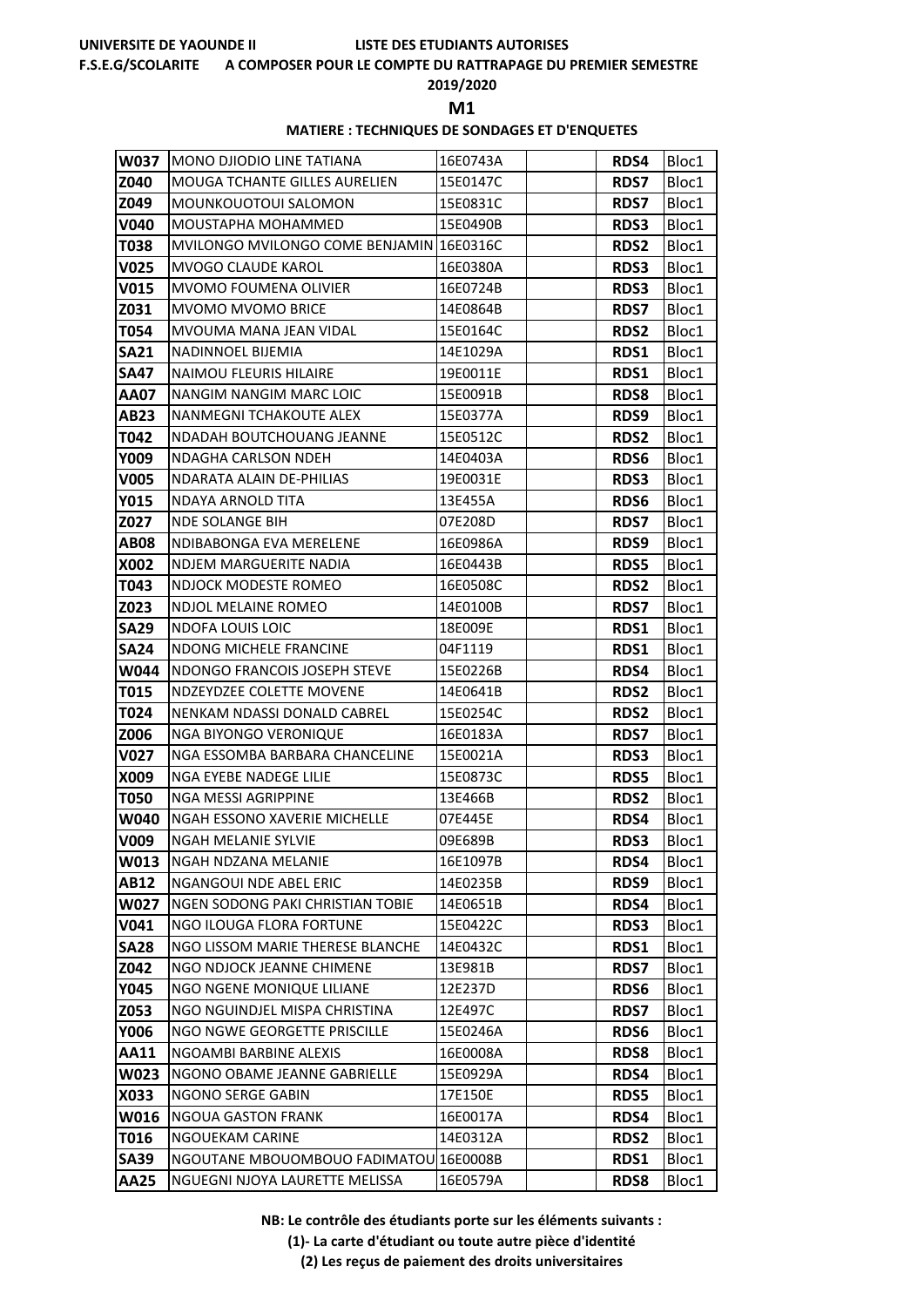#### **F.S.E.G/SCOLARITE A COMPOSER POUR LE COMPTE DU RATTRAPAGE DU PREMIER SEMESTRE**

**2019/2020**

**M1** 

### **MATIERE : TECHNIQUES DE SONDAGES ET D'ENQUETES**

| <b>V007</b> | NGUEKAM WAPPI FRANK RICHARD                | 15E0961A | <b>RDS3</b> | Bloc1 |
|-------------|--------------------------------------------|----------|-------------|-------|
| X030        | NGUELE OTELE LUCIE RAISSA                  | 17E061E  | <b>RDS5</b> | Bloc1 |
| <b>W033</b> | NGUEMA MBO DAVID AIME                      | 00E0728  | <b>RDS4</b> | Bloc1 |
| AA52        | NGUEMCHE TATIANA                           | 15E0351A | <b>RDS8</b> | Bloc1 |
| Y016        | <b>NGUEND LUC IVAN</b>                     | 14E0462B | <b>RDS6</b> | Bloc1 |
| Y036        | NGUEYAP NJOSSEU LESLINE ORNELLA            | 16E0040A | <b>RDS6</b> | Bloc1 |
| <b>AB32</b> | NGUIMBOUS LUCAS BAUDOUIN                   | 16E0024B | <b>RDS9</b> | Bloc1 |
| Z064        | NJAMUTOH LAURA NCHANG                      | 14E0362C | <b>RDS7</b> | Bloc1 |
| AA15        | <b>NJITONE NGWANE LESLIE</b>               | 15E0177B | <b>RDS8</b> | Bloc1 |
| AA36        | NJUH FANNY MBUOH                           | 16E0228C | <b>RDS8</b> | Bloc1 |
| <b>V038</b> | NKA'A MENDOMO MARIEN CHRIST DAREL 15E0724A |          | RDS3        | Bloc1 |
| T001        | NKATCHE MOUTCHEU PAULE MURIEL              | 15E0188B | <b>RDS2</b> | Bloc1 |
| Z012        | <b>NKE ONANA MARCELLIN</b>                 | 15E0189C | <b>RDS7</b> | Bloc1 |
| <b>AB02</b> | NKEN KOTTOCK GIBERT CLAVER                 | 15E0344C | RDS9        | Bloc1 |
| <b>SA32</b> | NKOLO YVES LEOPOLD                         | 13E105B  | <b>RDS1</b> | Bloc1 |

**NB: Le contrôle des étudiants porte sur les éléments suivants : (1)- La carte d'étudiant ou toute autre pièce d'identité**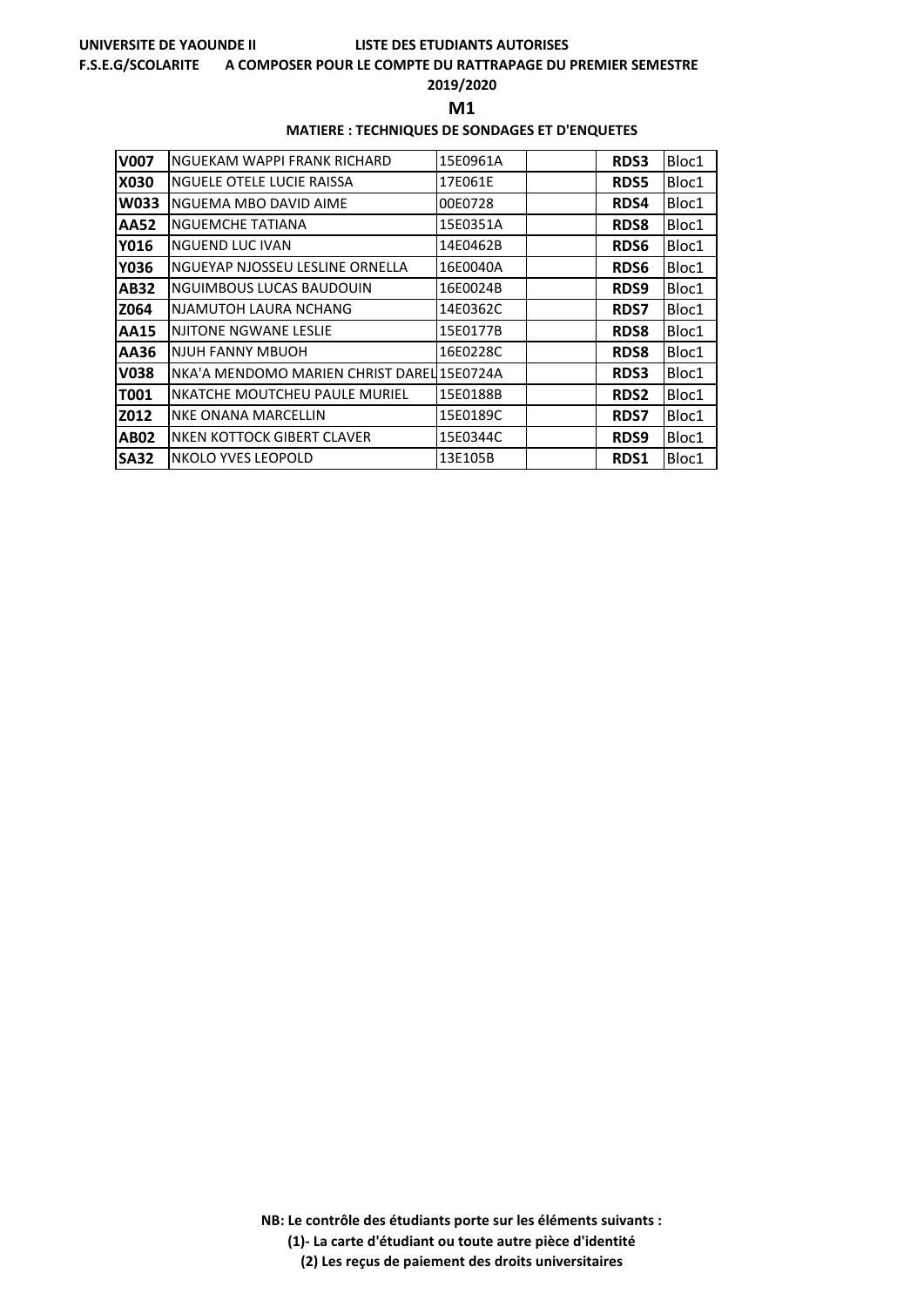#### **F.S.E.G/SCOLARITE A COMPOSER POUR LE COMPTE DU RATTRAPAGE DU PREMIER SEMESTRE**

### **2019/2020**

**M1** 

### **MATIERE : TECHNIQUES DE SONDAGES ET D'ENQUETES**

| W046                | <b>INKOMNGOG PAUL GAEL ULRICH</b>                           | 13E419B             | RDS4         | Bloc1          |
|---------------------|-------------------------------------------------------------|---------------------|--------------|----------------|
| <b>Y022</b>         | <b>NKOU DIANE PASCALINE</b>                                 | 16E0078C            | <b>RDS6</b>  | Bloc1          |
| <b>V024</b>         | NKOUDOU NOAH CLAUDE CEDRICK                                 | 16E0285B            | <b>RDS3</b>  | Bloc1          |
| <b>T003</b>         | <b>NKOUSSEUGUE MARC TATIANA</b>                             | 16E0835B            | <b>RDS2</b>  | Bloc1          |
| Z038                | <b>NNANGA GRACE CLAIRE</b>                                  | 12E029B             | <b>RDS7</b>  | Bloc1          |
| <b>AA48</b>         | <b>NOA ONANA NICOLAS GILLES</b>                             | 16E0880C            | <b>RDS8</b>  | Bloc1          |
| X019                | NOAH MBALLA DIEUDONNE                                       | 12E201B             | <b>RDS5</b>  | Bloc1          |
| Z016                | <b>NOCHI PHILIPPE GAEL</b>                                  | 16E0370C            | <b>RDS7</b>  | Bloc1          |
| V004                | NODJITO YOHDRKEMNA PROGRES                                  | 19E0093E            | <b>RDS3</b>  | Bloc1          |
| <b>Y018</b>         | NONO POUEMI MELISSA                                         | 14E0083C            | <b>RDS6</b>  | Bloc1          |
| V034                | NOUDJEU WILLIAM BRICE                                       | 14E0043B            | <b>RDS3</b>  | Bloc1          |
| <b>AB34</b>         | <b>NOUKEU SERAPHINE</b>                                     | 05E600              | RDS9         | Bloc1          |
| AA44                | NSOSEKA VIANNEY NDZEBAN                                     | 19E0100E            | <b>RDS8</b>  | Bloc1          |
| <b>W024</b>         | <b>NTA ERIC STEPHAN</b>                                     | 10E0366A            | RDS4         | Bloc1          |
| <b>SA53</b>         | <b>NTAMACK BRANDON RODRIGUE</b>                             | 15E0793C            | RDS1         | Bloc1          |
| V006                | NTAMACK NDZIE GLAWDYS MARIE FLEUR 16E0966C                  |                     | <b>RDS3</b>  | Bloc1          |
| Z013                | <b>NTCHAM BENOIT MARTIAL</b>                                | 07E672E             | <b>RDS7</b>  | Bloc1          |
| <b>SA10</b>         | NTCHANA SIMONE NELLY                                        | 15E0201C            | <b>RDS1</b>  | Bloc1          |
| T056                | NTEDE NKATCHE SERGE WILLIAM                                 | 14E0048C            | <b>RDS2</b>  | Bloc1          |
| <b>AB27</b>         | NTOLO BIBA CHRISTINE MURIELLE                               | 15E0340A            | RDS9         | Bloc1          |
| <b>Y028</b>         | NTOLO MEMANG IRENE JENIPHER                                 | 16E1010B            | <b>RDS6</b>  | Bloc1          |
| <b>V032</b>         | NTOLO VANESSA MARILISE                                      | 12E067C             | <b>RDS3</b>  | Bloc1          |
| <b>SA22</b>         | NTONMI KAGNIA GUY                                           | 15E0030A            | RDS1         | Bloc1          |
| T014                | NTSAMA OWONO GEORGE ARMEL                                   | 12E450D             | <b>RDS2</b>  | Bloc1          |
| T046                | NTUBEMEMADE LAURA EJOLLE                                    | 13E165A             | <b>RDS2</b>  | Bloc1          |
| <b>SA15</b>         | <b>NWATCHOCK STEVE ALAIN RODRIGUE</b>                       | 15E0658C            | <b>RDS1</b>  | Bloc1          |
| Z063                | NYAMENGO ESSO NICKITA FRANCHISCA                            | 15E0574A            | <b>RDS7</b>  | Bloc1          |
| <b>AA30</b>         | NYAYI NKOGUE MANUELA YVANA                                  | 16E0747B            | <b>RDS8</b>  | Bloc1          |
| <b>W035</b>         | NYOM NYOM JULES KISITO                                      | 16E0618A            | RDS4         | Bloc1          |
| AA64                | N'ZER CHRISTIAN GUY-BAROFF                                  | 19E0060E            | <b>RDS8</b>  | Bloc1          |
| W041                | <b>OBEKOP ESTELLE</b>                                       | 11E690B             | RDS4         | Bloc1          |
| <b>SA44</b>         | OKOMO MBA LYDIANE CHRISTELLE                                | 16E0938A            | RDS1         | Bloc1          |
| <b>SA05</b>         | OLIVER MOTALE NANJE                                         | 19E0046E            | RDS1         | Bloc1          |
| <b>AA22</b>         | OMGBA ASSEMBE SERGE ELIE                                    | 19E0102E            | <b>RDS8</b>  | Bloc1          |
| <b>Y017</b>         | OMGBA LEKINA LAURENT                                        | 16E0889A            | RDS6         | Bloc1          |
| Z054                | ONANA JOSEPH JUNIOR                                         | 15E0056C            | <b>RDS7</b>  | Bloc1          |
| <b>X032</b><br>W021 | ONANENA AMANA FRANCK OSE<br>ONDOA MENYENG KELLIE ANTOINETTE | 10E0337B<br>19E041E | <b>RDS5</b>  | Bloc1          |
| <b>SA52</b>         | ONGUENE MBAZOA CYRILLE ANDREA                               | 19E0058Z            | RDS4<br>RDS1 | Bloc1<br>Bloc1 |
| Z048                | ONJA'A FELICITE ERIKA                                       | 15E0159B            | <b>RDS7</b>  | Bloc1          |
| Z005                | OTAM BERTHILLE PATRICIA                                     | 16E0522C            | <b>RDS7</b>  | Bloc1          |
| <b>T037</b>         | <b>OUEFIO SONIA BENEDICTE</b>                               | 19E0068E            | <b>RDS2</b>  | Bloc1          |
| <b>W022</b>         | <b>OUMAROU MAHAMA</b>                                       | 10E0419C            | RDS4         | Bloc1          |
| W004                | OYIE OMGBA LUC VIVIEN                                       | 14E0499C            | RDS4         | Bloc1          |
| <b>SA13</b>         | PITROS MAZOUKING                                            | 16E0577A            | RDS1         | Bloc1          |
| <b>V028</b>         | POKAM NEGOUE MURIELLE SANDRE                                | 16E0139C            | <b>RDS3</b>  | Bloc1          |
| T022                | RICARDO OSA ELA ADA                                         | 16E1101C            | <b>RDS2</b>  | Bloc1          |
| <b>SA38</b>         | SALMA SHAMSYIAH MOHAMED KONTCHA 19E0047E                    |                     | RDS1         | Bloc1          |
| AA19                | SAME SELLE JEANNETTE ROSINE                                 | 16E0607B            | <b>RDS8</b>  | Bloc1          |
|                     |                                                             |                     |              |                |

**NB: Le contrôle des étudiants porte sur les éléments suivants :**

**(1)- La carte d'étudiant ou toute autre pièce d'identité**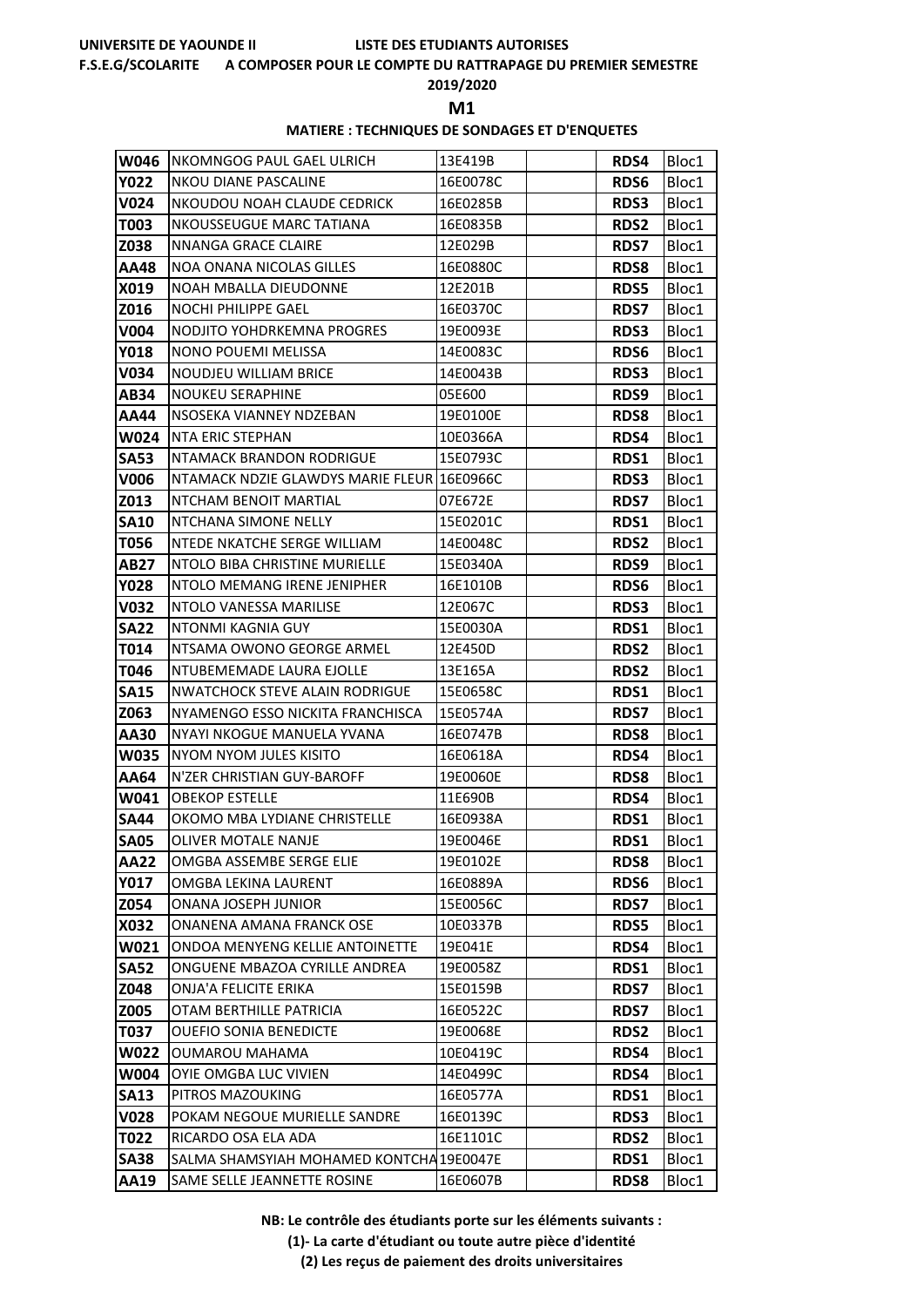#### **F.S.E.G/SCOLARITE A COMPOSER POUR LE COMPTE DU RATTRAPAGE DU PREMIER SEMESTRE**

### **2019/2020**

**M1** 

### **MATIERE : TECHNIQUES DE SONDAGES ET D'ENQUETES**

| <b>SA23</b> | SEDINAH RENGOU AMZA                   | 14E0645A | RDS1        | Bloc1 |
|-------------|---------------------------------------|----------|-------------|-------|
| <b>Y002</b> | SEYDI MAMADOU OKERE OUMAR             | 19E0057Z | <b>RDS6</b> | Bloc1 |
| Z017        | SIMEU TATIANA FLORA                   | 15E0049C | <b>RDS7</b> | Bloc1 |
| <b>V043</b> | SIMO DJOKO FAIKA CARELLE              | 15E0248B | <b>RDS3</b> | Bloc1 |
| Z025        | SIMO WAFO YVONE CLAIRE                | 14E0569C | <b>RDS7</b> | Bloc1 |
| <b>SA51</b> | SOPPI EPANDA CECILE                   | 11E265C  | RDS1        | Bloc1 |
| AA09        | SOULEIMANE MAZOU                      | 15E0529B | <b>RDS8</b> | Bloc1 |
| Y041        | SOULEYMANOU LAWANE                    | 14E0857B | <b>RDS6</b> | Bloc1 |
| V026        | <b>STEVE MOSES SAKEU NJEWEL WILLY</b> | 15E0868A | <b>RDS3</b> | Bloc1 |
| Z022        | <b>SUFFO ROBERT CILVIN</b>            | 12E094H  | <b>RDS7</b> | Bloc1 |
| <b>SA46</b> | TABI MEWOLI FRANCOIS DONALD           | 14E0179B | RDS1        | Bloc1 |
| X023        | TACHANG CYRIANE TAFON                 | 19E0010E | <b>RDS5</b> | Bloc1 |
| T019        | TAKU MERVEILLE MAYAH                  | 19E0016E | <b>RDS2</b> | Bloc1 |
| <b>SA42</b> | TAMANJONG RANSOM SEYNTIEH             | 15E0066B | <b>RDS1</b> | Bloc1 |
| <b>W029</b> | TANG NGUENE JEAN JACQUES              | 04F2606  | RDS4        | Bloc1 |

**NB: Le contrôle des étudiants porte sur les éléments suivants : (1)- La carte d'étudiant ou toute autre pièce d'identité**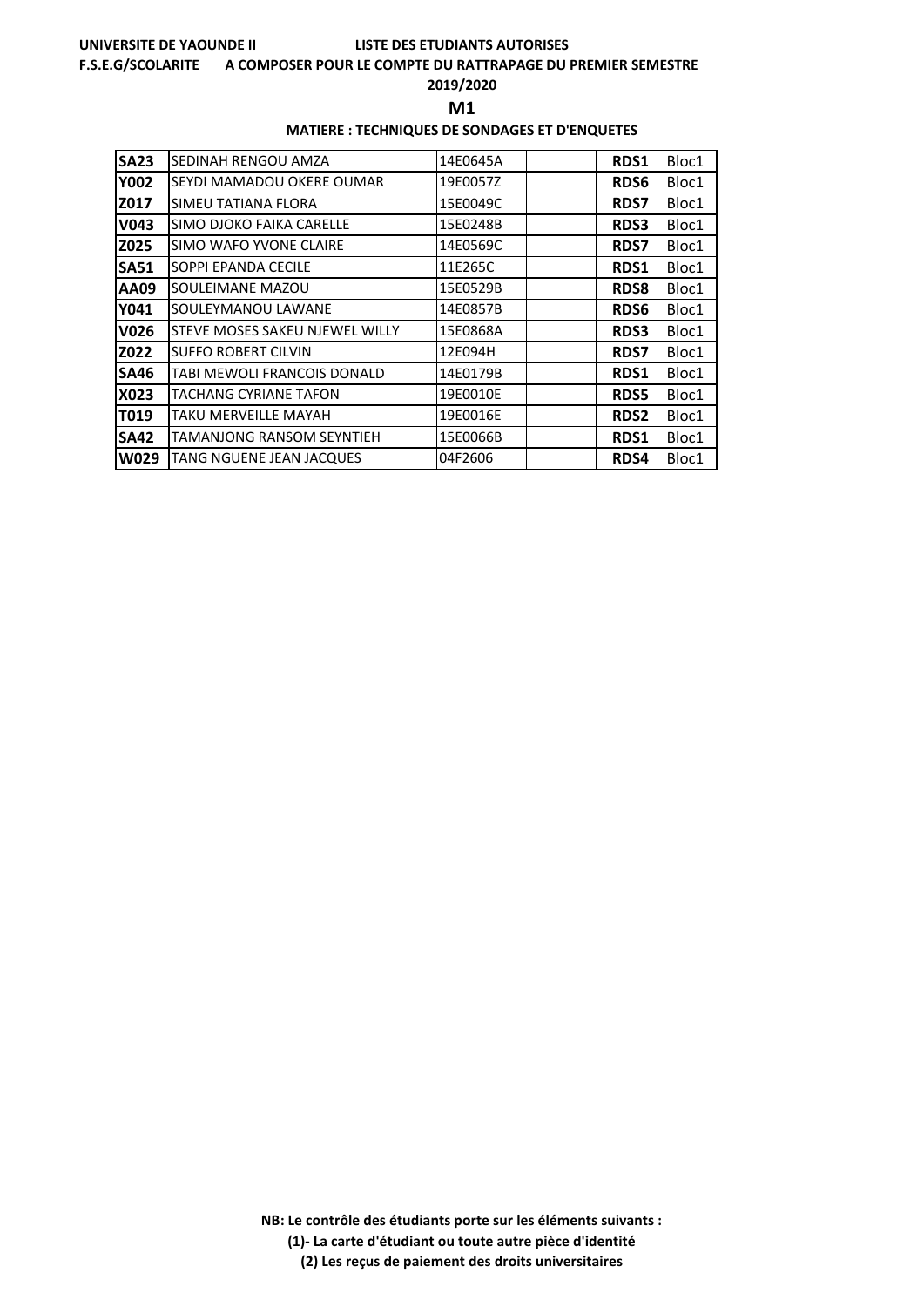#### **F.S.E.G/SCOLARITE A COMPOSER POUR LE COMPTE DU RATTRAPAGE DU PREMIER SEMESTRE**

### **2019/2020**

**M1** 

#### **MATIERE : TECHNIQUES DE SONDAGES ET D'ENQUETES**

| <b>Y005</b> | TANYEM MAFFO MARIE                | 16E0811A | RDS6        | Bloc1 |
|-------------|-----------------------------------|----------|-------------|-------|
| <b>V044</b> | TCHAPCHET TCHAPDA ROSE ODILE      | 16E0894C | <b>RDS3</b> | Bloc1 |
| Y011        | <b>TCHINGWA WATIE NADEGE</b>      | 16E0147B | <b>RDS6</b> | Bloc1 |
| Z020        | TCHOUAN NJIKE PASCAL SANDRA       | 15E0516C | <b>RDS7</b> | Bloc1 |
| T017        | TCHOUANGUEM BRYAN ROXEL           | 16E0635B | <b>RDS2</b> | Bloc1 |
| AA37        | TCHOUSSA NGAPOUONJI FANIE         | 16E1085B | <b>RDS8</b> | Bloc1 |
| Z015        | TCHOUWA JULES LANDRY              | 14E0536B | <b>RDS7</b> | Bloc1 |
| Z019        | TEBIT BLENDINE ENDAM              | 19E0075E | <b>RDS7</b> | Bloc1 |
| <b>SA26</b> | TELEN EDWIN FORPEZANG             | 15E0253B | RDS1        | Bloc1 |
| X001        | TETEGO TANGO JUSTIN LIONEL        | 16E0760C | <b>RDS5</b> | Bloc1 |
| AA23        | THEOPHILE BENJIKA                 | 13E569C  | <b>RDS8</b> | Bloc1 |
| AA55        | TIAM METSE GWLADYS                | 15E0490A | <b>RDS8</b> | Bloc1 |
| T041        | TJABAG STOCKLI MARGRIT ROSALIE    | 15E0837C | RDS2        | Bloc1 |
| <b>SA34</b> | TOGYANOUBA BARINGAYE              | 16E1072A | RDS1        | Bloc1 |
| <b>AB06</b> | TOMO ROGER MANASSE                | 15E0525B | RDS9        | Bloc1 |
| <b>Y007</b> | <b>TORALTA OTOINGAR</b>           | 15E0916C | <b>RDS6</b> | Bloc1 |
| AA61        | <b>TRABOUN MOUSSA</b>             | 19E0099E | <b>RDS8</b> | Bloc1 |
| Z044        | <b>TSATANG KITIO CHANCELIN</b>    | 16E119E  | <b>RDS7</b> | Bloc1 |
| AB09        | TSIMI AYMAR LAFORTUNE             | 16E0236A | RDS9        | Bloc1 |
| <b>Y035</b> | TSINDA MAKAM GERESTINE MARIANE    | 14E0298A | <b>RDS6</b> | Bloc1 |
| <b>X022</b> | TSOUBOUM A MBAMBA HAITA BLANCHE   | 16E0328B | <b>RDS5</b> | Bloc1 |
| AA04        | VAZDA RACHEL                      | 16E0471A | <b>RDS8</b> | Bloc1 |
| W015        | <b>WAMASSA FRANCETTE CARRET</b>   | 16E0212A | RDS4        | Bloc1 |
| X028        | WARA BRONO NGUFOR                 | 19E0151E | <b>RDS5</b> | Bloc1 |
| AA02        | WATSOP DJOUSSE WILLIAM            | 15E0084C | <b>RDS8</b> | Bloc1 |
| AB18        | WILMA ANGUM MUTAGHA               | 19E0177E | RDS9        | Bloc1 |
| AB04        | <b>WIRKOM ETIENE MAIWONG</b>      | 15E0393C | RDS9        | Bloc1 |
| <b>SA40</b> | WOWO ZAMBOU MAXIME PARFAIT        | 19E0015E | RDS1        | Bloc1 |
| X029        | YANDO TCHOUNKEU DIANE             | 14E0405C | <b>RDS5</b> | Bloc1 |
| AA47        | YENE BANGAYOUWA MARIE SONIA       | 16E0888A | <b>RDS8</b> | Bloc1 |
| X007        | YOMSI MARIE STEPHANIE VINNIE      | 15E0427C | <b>RDS5</b> | Bloc1 |
| Y019        | ZAME SERGE AYMERICK JONATHAN      | 16E0012B | <b>RDS6</b> | Bloc1 |
| T051        | ZANG ZANG CHRIST                  | 10E0513C | RDS2        | Bloc1 |
| AB22        | ZE ATA STEVE GERVAIS PELERIN      | 16E0124C | RDS9        | Bloc1 |
| AA03        | <b>ZE ROBESPIERRE</b>             | 14E0489C | <b>RDS8</b> | Bloc1 |
| <b>SA49</b> | ZOGO PIE                          | 12E508B  | RDS1        | Bloc1 |
| Y014        | ZOUANGBA YAGAZOU VIVIANE VICTOIRE | 15E002F  | RDS6        | Bloc1 |
| <b>SA01</b> | ZOUYA MPOSSOUA MARINA             | 14E0724C | RDS1        | Bloc1 |
| Y003        | ZOWAH PETCHOUTE ANNIE-CLAIRE      | 14E1010C | <b>RDS6</b> | Bloc1 |
| AB40        |                                   |          | <b>RDS9</b> | Bloc1 |
| AB41        |                                   |          | RDS9        | Bloc1 |
| AB42        |                                   |          | RDS9        | Bloc1 |
| AB43        |                                   |          | RDS9        | Bloc1 |
| AB44        |                                   |          | RDS9        | Bloc1 |
| AB45        |                                   |          | RDS9        | Bloc1 |
| AB46        |                                   |          | RDS9        | Bloc1 |
| AB47        |                                   |          | RDS9        | Bloc1 |
| AB48        |                                   |          | RDS9        | Bloc1 |
| AB49        |                                   |          | RDS9        | Bloc1 |

**NB: Le contrôle des étudiants porte sur les éléments suivants :**

**(1)- La carte d'étudiant ou toute autre pièce d'identité**